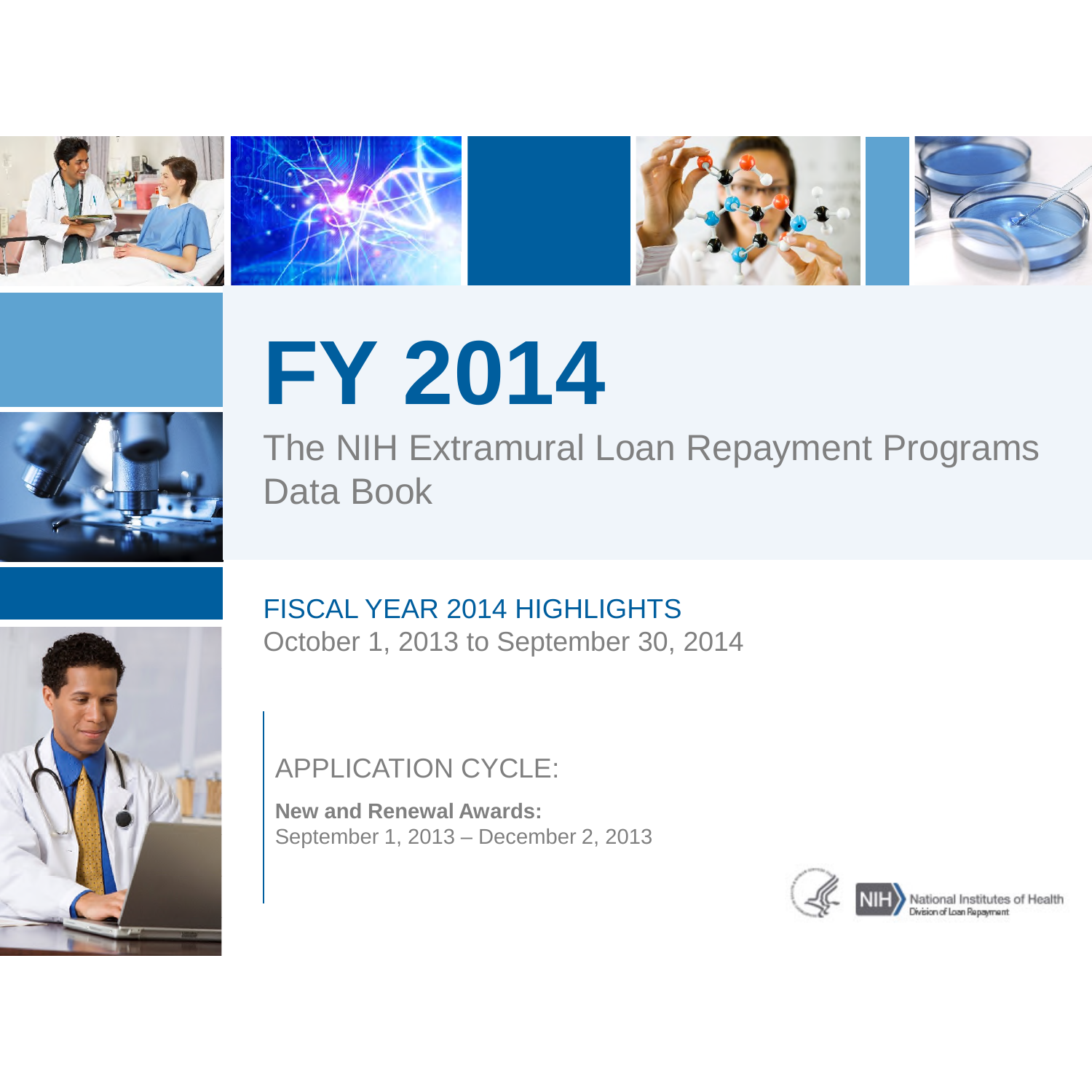#### **Facilitating the Path to a Biomedical Research Career**

The National Institutes of Health (NIH) Extramural Loan Repayment Programs (LRP) help attract and retain early career health professionals by helping them to repay the high educational debt associated with education and training.

Since 1988, the U.S. Congress has created eight loan repayment programs administered by NIH – three for individuals who conduct research as employees of the NIH (Intramural) and five for individuals who conduct research funded by domestic, non-profit institutions or U.S. government organizations (Extramural). Extramural programs are available in five focus areas: Clinical Research, Pediatric Research, Health Disparities Research, Clinical Research for Individuals from Disadvantaged Backgrounds, and Contraception and Infertility Research.

The LRPs repay up to \$35,000 of eligible educational debt per year, and, to be considered for these programs, applicants must commit to performing qualified research for at least two years. They must also possess a doctoral degree or advanced certification; have educational loan debt equal to at least 20 percent of their annual salary; conduct research for an average of at least 20 hours per week; and be a U.S. citizen or permanent resident. Awardees apply for competitive new awards and then may apply for additional one- or two-year competitive renewal awards as long as they continue to meet the eligibility requirements.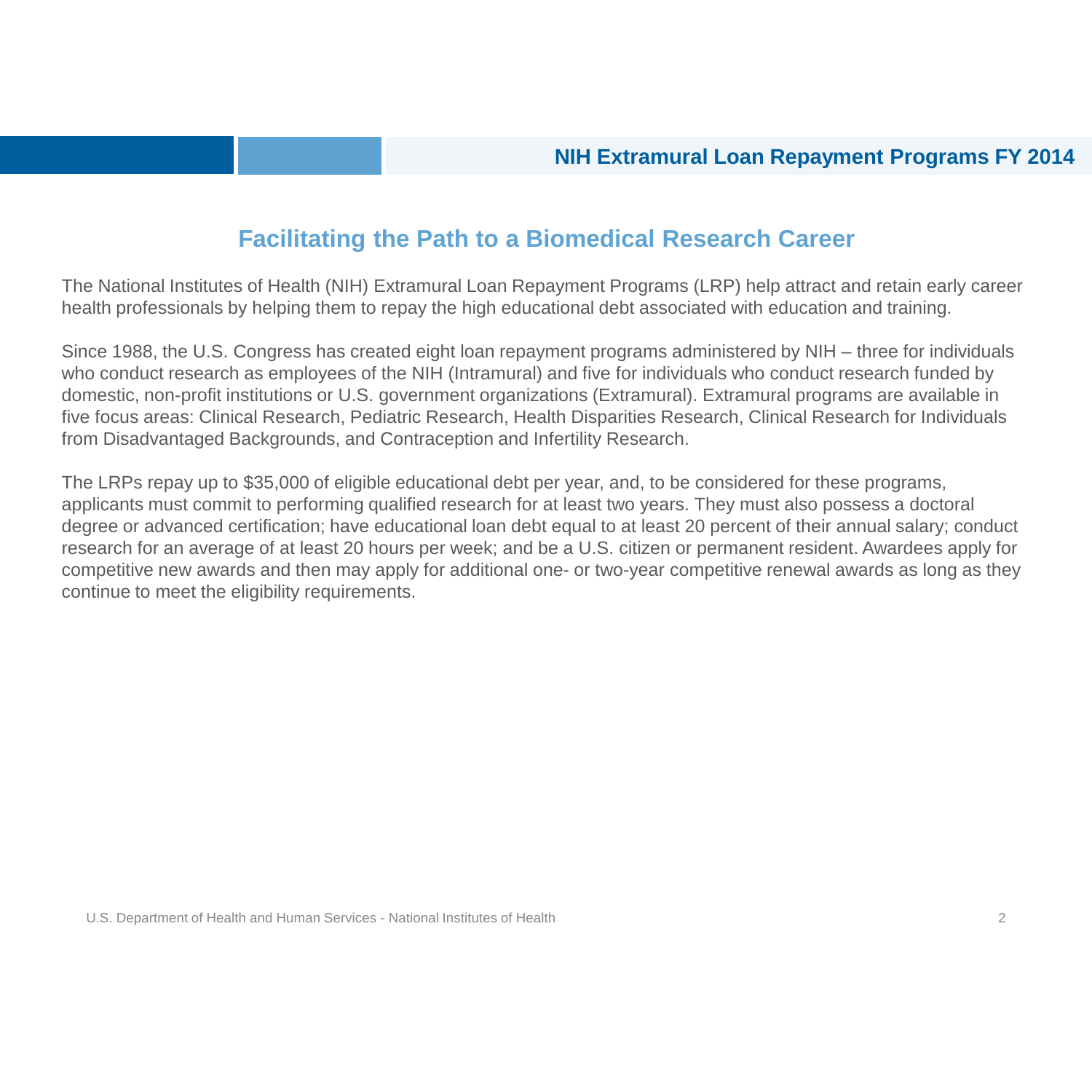#### **Acronyms**

IC = NIH Institutes and Centers LRP = Loan Repayment Program(s) New Award = First award Renewal Awards = Subsequent award(s)

New applicant/application = Applicant/application for a new award (i.e., there may have been prior unsuccessful application attempts for new award) Renewal applicant/application = Applicant/application for a renewal award (i.e., there may have been prior unsuccessful application attempts for renewal award)

Academic Doctorate = PhD or ScD degree Physician Doctorate = MD or DO degree Physician Doctorate + Academia Doctorate = dual MD/PhD degrees Professional Clinical Doctorate = DDS, DMD, DVM, DPT, ND, OD, PharmD, DrPH, EdD, or PsyD degrees.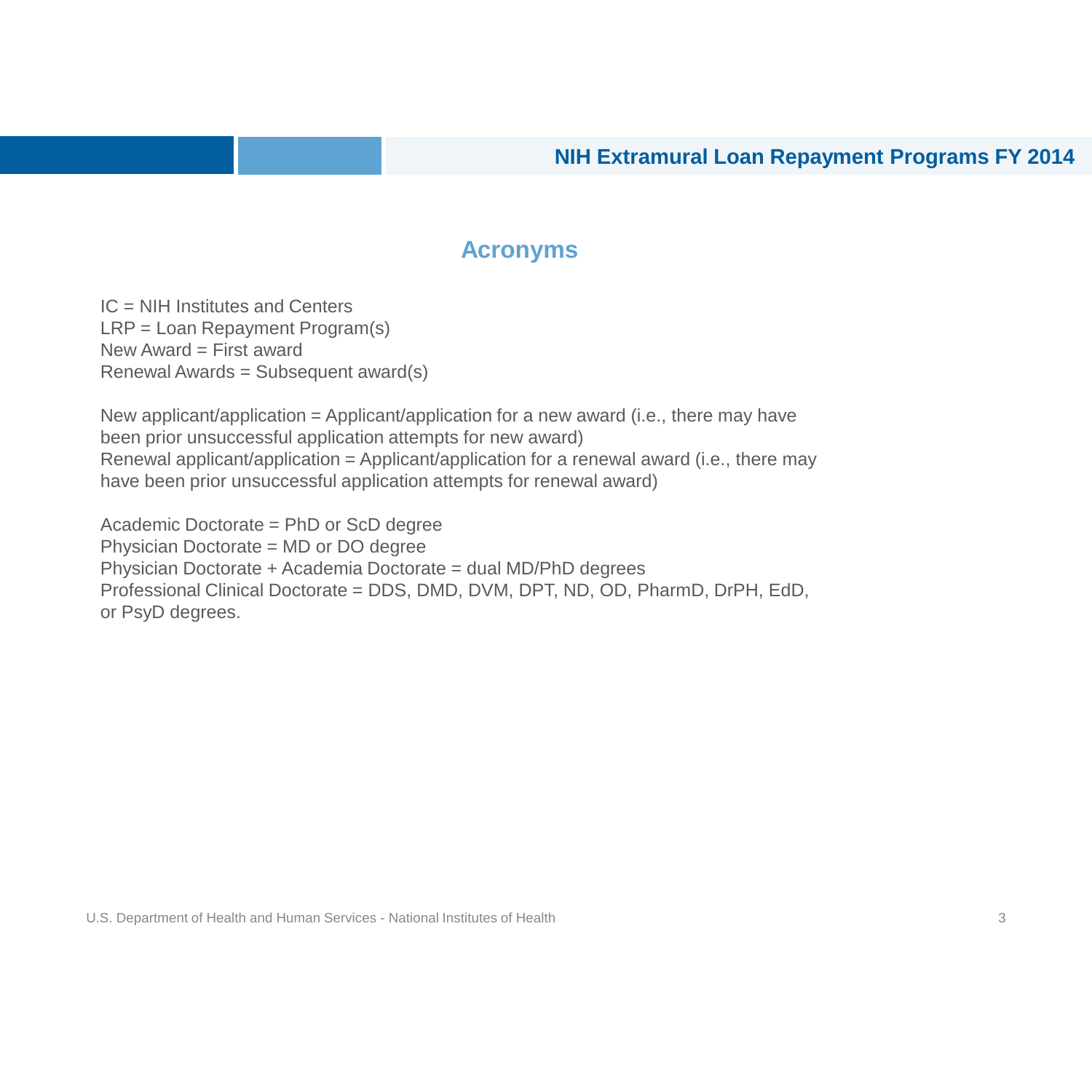#### **NIH Institutes and Centers\***

#### **Institutes**

National Cancer Institute (NCI) National Eye Institute (NEI) National Heart, Lung, and Blood Institute (NHLBI) National Human Genome Research Institute (NHGRI) National Institute on Aging (NIA) National Institute on Alcohol Abuse and Alcoholism (NIAAA) National Institute of Allergy and Infectious Diseases (NIAID) National Institute of Arthritis and Musculoskeletal and Skin Diseases (NIAMS) National Institute of Biomedical Imaging and Bioengineering (NIBIB) *Eunice Kennedy Shriver* National Institute of Child Health and Human Development (NICHD) National Institute on Deafness and Other Communication Disorders (NIDCD) National Institute of Dental and Craniofacial Research (NIDCR) National Institute of Diabetes and Digestive and Kidney Diseases (NIDDK) National Institute on Drug Abuse (NIDA) National Institute of Environmental Health Sciences (NIEHS) National Institute of General Medical Sciences (NIGMS) National Institute of Mental Health (NIMH) National Institute on Minority Health and Health Disparities (NIMHD) National Institute of Neurological Disorders and Stroke (NINDS) National Institute of Nursing Research (NINR)\*\*

#### **Centers**

National Center for Advancing Translational Sciences (NCATS) National Center for Complementary and Integrative Health (NCCIH)

\* Participating in the Extramural Loan Repayment Programs

\*\* NINR funds its LRP awardees through NCATS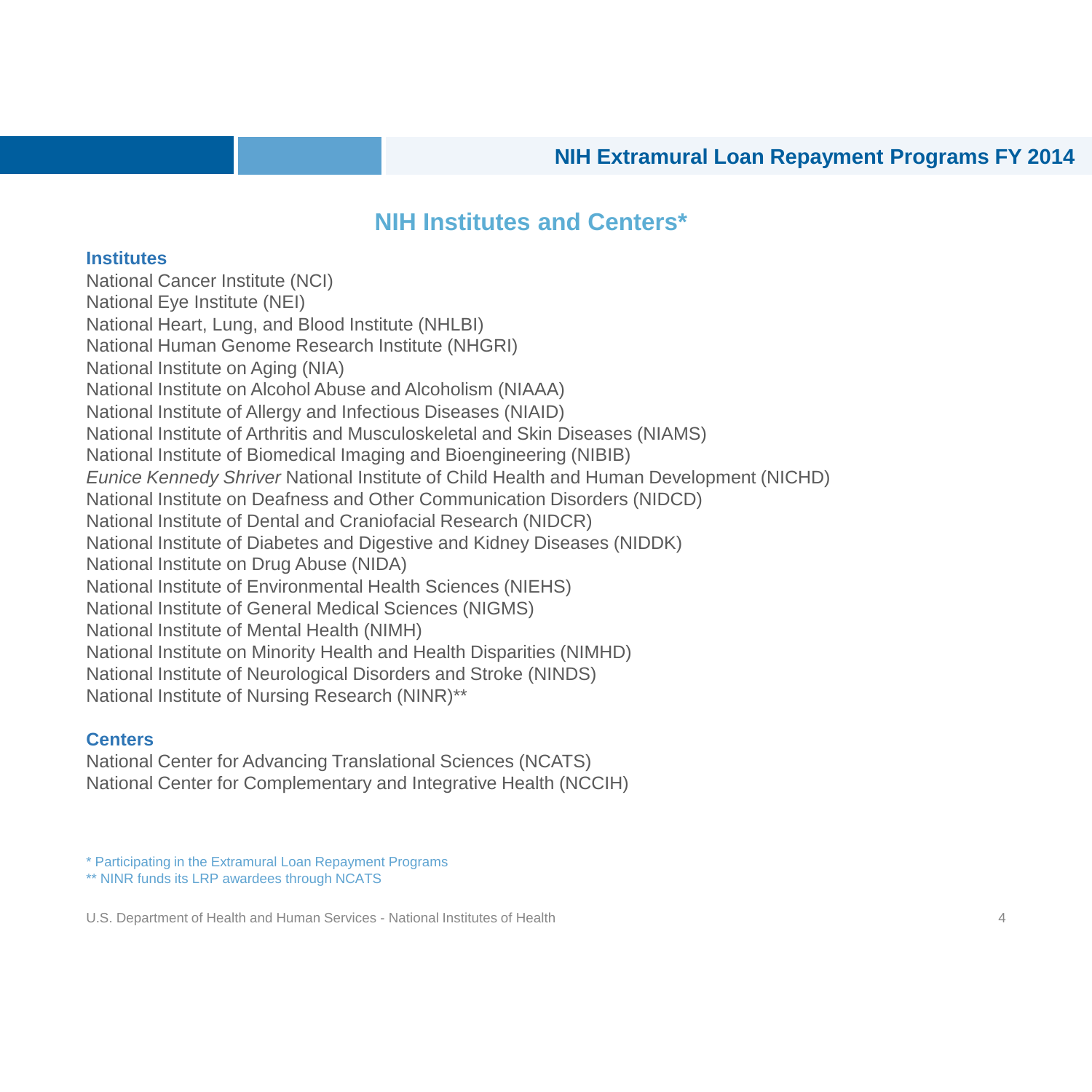## **The Year in Review**

In Fiscal Year (FY) 2014, 2,685 individuals applied to the five Extramural Loan Repayment Programs (LRPs): Clinical Research, Pediatric Research, Health Disparities Research, Clinical Research for Individuals from Disadvantaged Backgrounds, and Contraception and Infertility Research. Of those applicants, 1,357 received either new or renewal awards totaling \$69,007,370. The combined (new and renewal applicants) success rate for the Extramural LRPs was 51 percent.

The Clinical Research LRP received 56 percent (1,495) of all Extramural LRP applications.

New applicants (those not previously funded by the LRP) constituted 60 percent (1,615) of all applications while renewal applicants (those previously funded by the LRP) comprised 40 percent (1,070) of all applications. Success rates for new and renewal applications were 41 and 65 percent, respectively.

The LRPs are open to health professionals with doctoral level degrees or advanced certifications with varying levels of experience. Most new FY2014 awardees are at the beginning their careers, with 56 percent having received their qualifying degrees within the last 5 years and 92 percent within the past 10 years.

Physician doctorates (including dual physician doctorates and academic doctorates, i.e., MD/PhD degrees) comprised 52 percent (701) of the 1,357 awards, while those with academic doctoral level degrees comprised 46 percent (656) of the 1,357 awards.

Seventy-eight percent of new awardees had educational debt greater than \$50,000, with 14 percent having debt levels greater than \$200,000.

Women received 757 (56 percent) of the 1,357 LRP awards. Black/African American applicants received 88 (6 percent) awards, Asians received 140 (10 percent) awards, Hispanics received 87 (6 percent) awards, and American Indians/Alaska Natives received 8 (<1 percent) awards.

The Division of Loan Repayment offers multiple resources for assisting applicants. These resources include two webinars that have been viewed over 7,000 times. There is an overview of the Loan Repayment Programs that summarizes the programs and gives tips for applying, and the Application Tutorial outlines the four sections of the application and shows applicants how to avoid common pitfalls. All of these resources can be found on the LRP web site: www.lrp.nih.gov.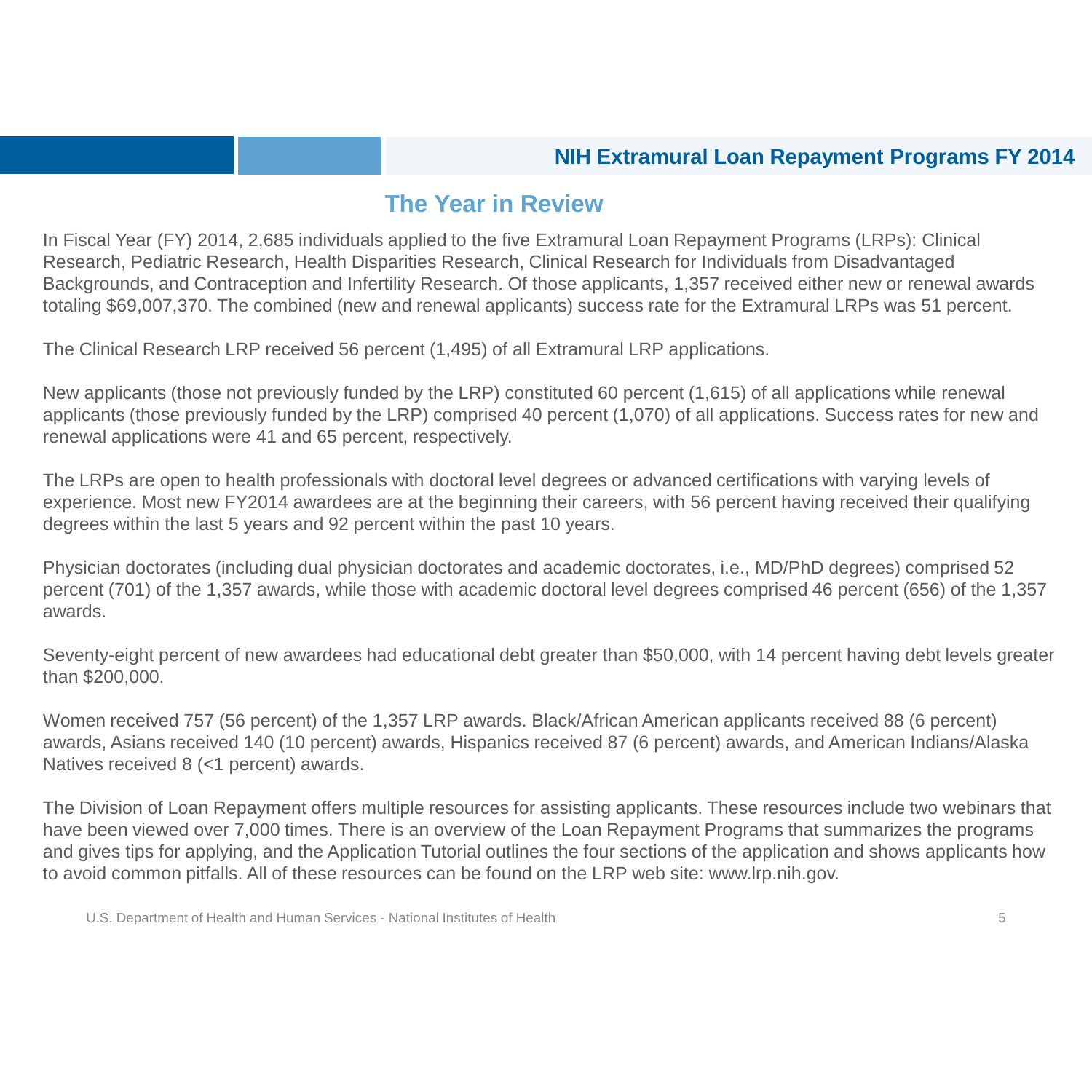#### **The Five Extramural Loan Repayment Programs**

#### **Clinical Research:**

Clinical research is patient-oriented clinical research conducted with human subjects, or research on the causes and consequences of disease in human populations involving material of human origin (such as tissue specimens and cognitive phenomena) for which an investigator or colleague directly interacts with human subjects in an outpatient or inpatient setting to clarify a problem in human physiology, pathophysiology or disease, or epidemiologic or behavioral studies, outcomes research or health services research, or developing new technologies, therapeutic interventions, or clinical trials.

#### **Pediatric Research:**

Qualified Pediatric Research is defined as research directly related to diseases, disorders, and other conditions in children.

#### **Health Disparities Research:**

The scope of research qualified for this program includes basic research, clinical research, or behavioral research directly related to health disparity populations and the medically underserved. Group is defined as a health disparity population; wherein there is a significant disparity in the overall rate of disease incidence, prevalence, morbidity, mortality, or survival rates in the population as compared to the health status of the general population.

#### **Clinical Research for Individuals from Disadvantaged Backgrounds:**

For this program, an individual from a disadvantaged background is defined according to low family income levels set by the U.S. Bureau of the Census – as published in the Federal Register. To meet this low-income requirement candidates must demonstrate their disadvantaged status by submitting (1) a written statement from former school(s) where he/she qualified for Federal disadvantaged assistance, (2) verification of receipt of loans from either the Health Professions Student Loans (HPSL) or Loans for Disadvantaged Student Program, or (3) verification of a scholarship from the U.S. Department of Health and Human Services under the Scholarship for Individuals with Exceptional Financial Need.

#### **Contraception and Infertility Research:**

Contraception research is defined as research whose ultimate goal is to provide new or improved methods of preventing pregnancy. Infertility research is defined as research whose long-range objective is to evaluate, treat, or ameliorate conditions which result in the failure of couples to either conceive or bear young.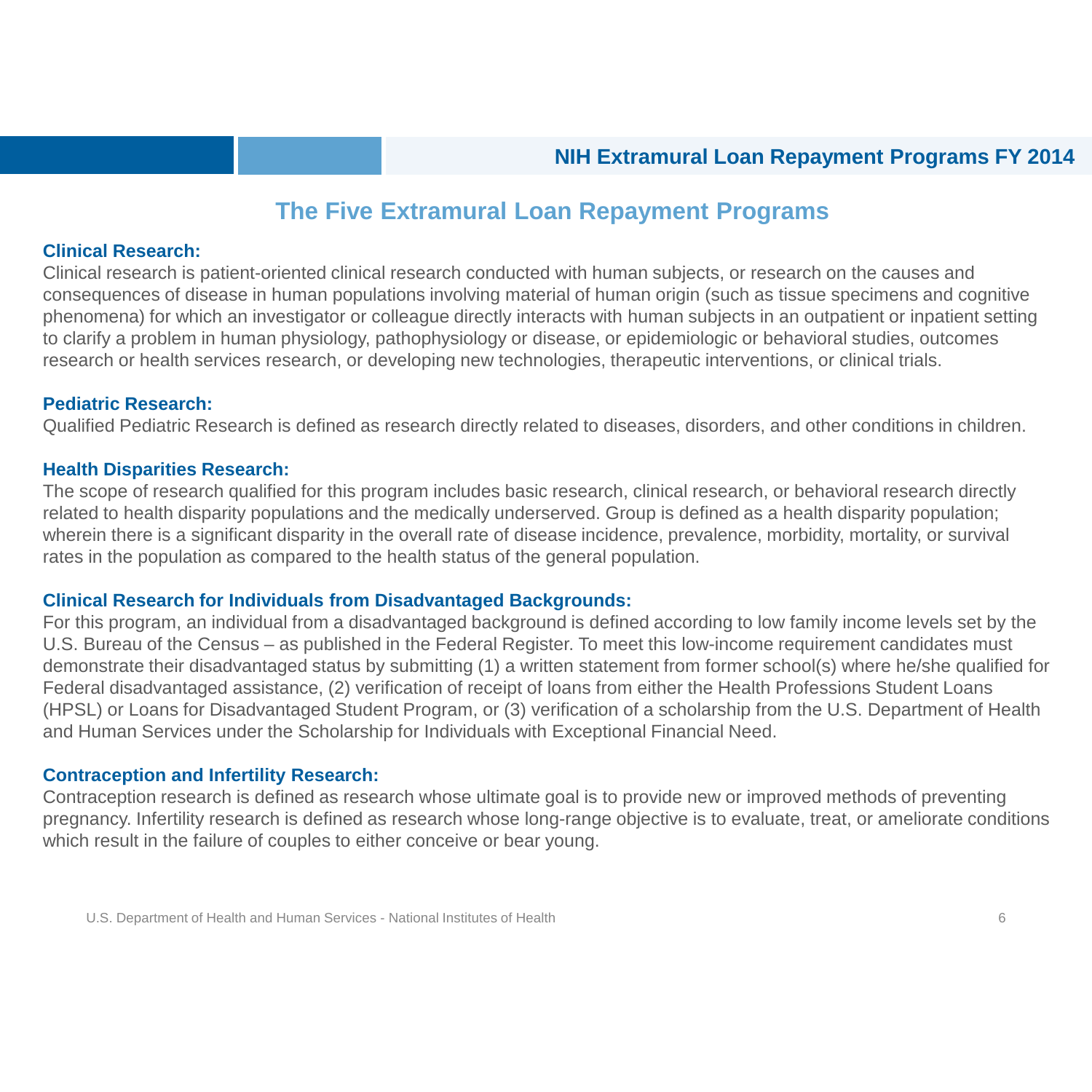## **Funded and Unfunded Applications by Program (New + Renewal)**



| <b>LRP</b>      | <b>Clinical Research</b> | <b>Pediatric Research</b> | <b>Health Disparities</b><br><b>Research</b> | <b>Clinical Research for Individuals from</b><br><b>Disadvantaged Backgrounds</b> | <b>Contraception and</b><br><b>Infertility</b> |
|-----------------|--------------------------|---------------------------|----------------------------------------------|-----------------------------------------------------------------------------------|------------------------------------------------|
| Applications, N | 1495                     | 607                       | 505                                          | 42                                                                                | 36                                             |
| Funded n, %     | 819, 55                  | 315, 52                   | 191, 38                                      | 17.40                                                                             | 15, 42                                         |
| Unfunded n, %   | 676, 45                  | 292, 48                   | 314, 62                                      | 25, 60                                                                            | 21, 58                                         |

U.S. Department of Health and Human Services - National Institutes of Health 7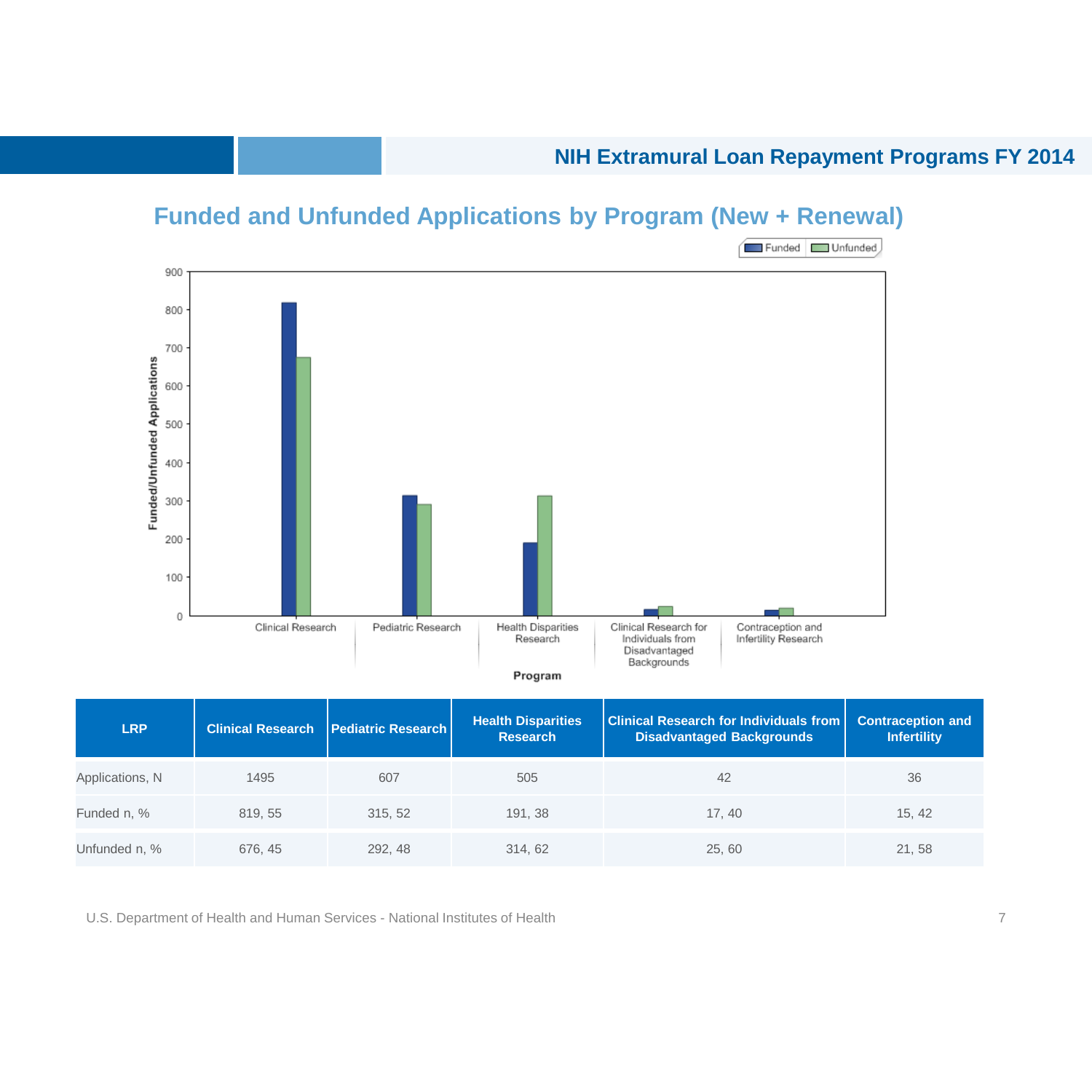

# **Funded and Unfunded Applications by Program (New)**

| <b>LRP</b>      | <b>Clinical Research</b> | Pediatric Research | <b>Health Disparities</b><br><b>Research</b> | <b>Clinical Research for Individuals from</b><br><b>Disadvantaged Backgrounds</b> | <b>Contraception and</b><br><b>Infertility</b> |
|-----------------|--------------------------|--------------------|----------------------------------------------|-----------------------------------------------------------------------------------|------------------------------------------------|
| Applications, N | 878                      | 377                | 304                                          | 32                                                                                | 24                                             |
| Funded n, %     | 375, 43                  | 153.41             | 115, 38                                      | 13.41                                                                             | 7.29                                           |
| Unfunded n, %   | 503, 57                  | 224.59             | 189, 62                                      | 19, 59                                                                            | 17.71                                          |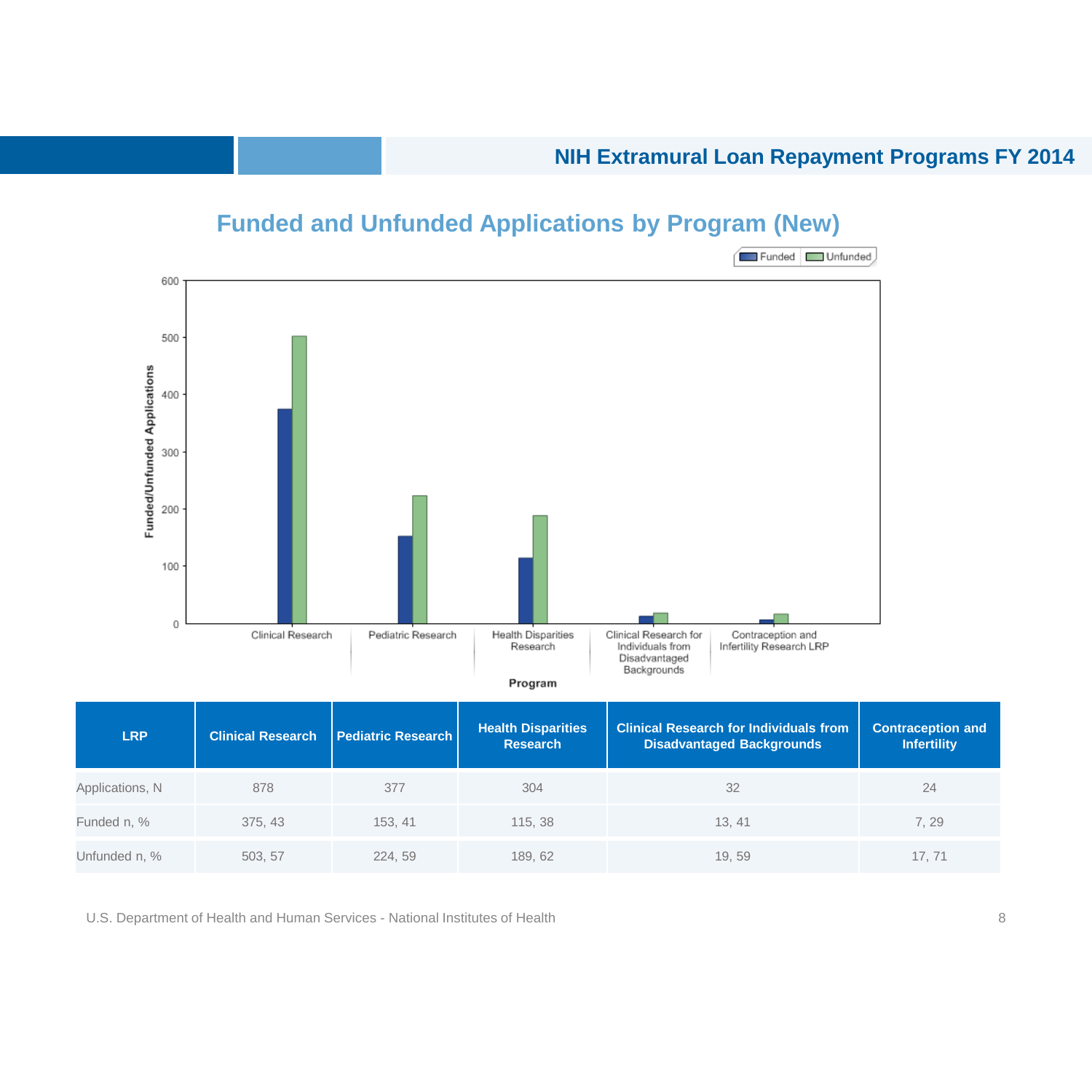

## **Funded and Unfunded Applications by Program (Renewal)**

| <b>LRP</b>      | <b>Clinical Research</b> | <b>Pediatric</b><br><b>Research</b> | <b>Health Disparities</b><br><b>Research</b> | <b>Clinical Research for Individuals</b><br>from Disadvantaged Backgrounds | <b>Contraception and</b><br><b>Infertility</b> |
|-----------------|--------------------------|-------------------------------------|----------------------------------------------|----------------------------------------------------------------------------|------------------------------------------------|
| Applications, N | 617                      | 230                                 | 201                                          | 10                                                                         | 12                                             |
| Funded n, %     | 444, 72                  | 162, 70                             | 76, 38                                       | 4, 40                                                                      | 8,67                                           |
| Unfunded n, %   | 173.28                   | 68, 30                              | 125, 62                                      | 6,60                                                                       | 4, 33                                          |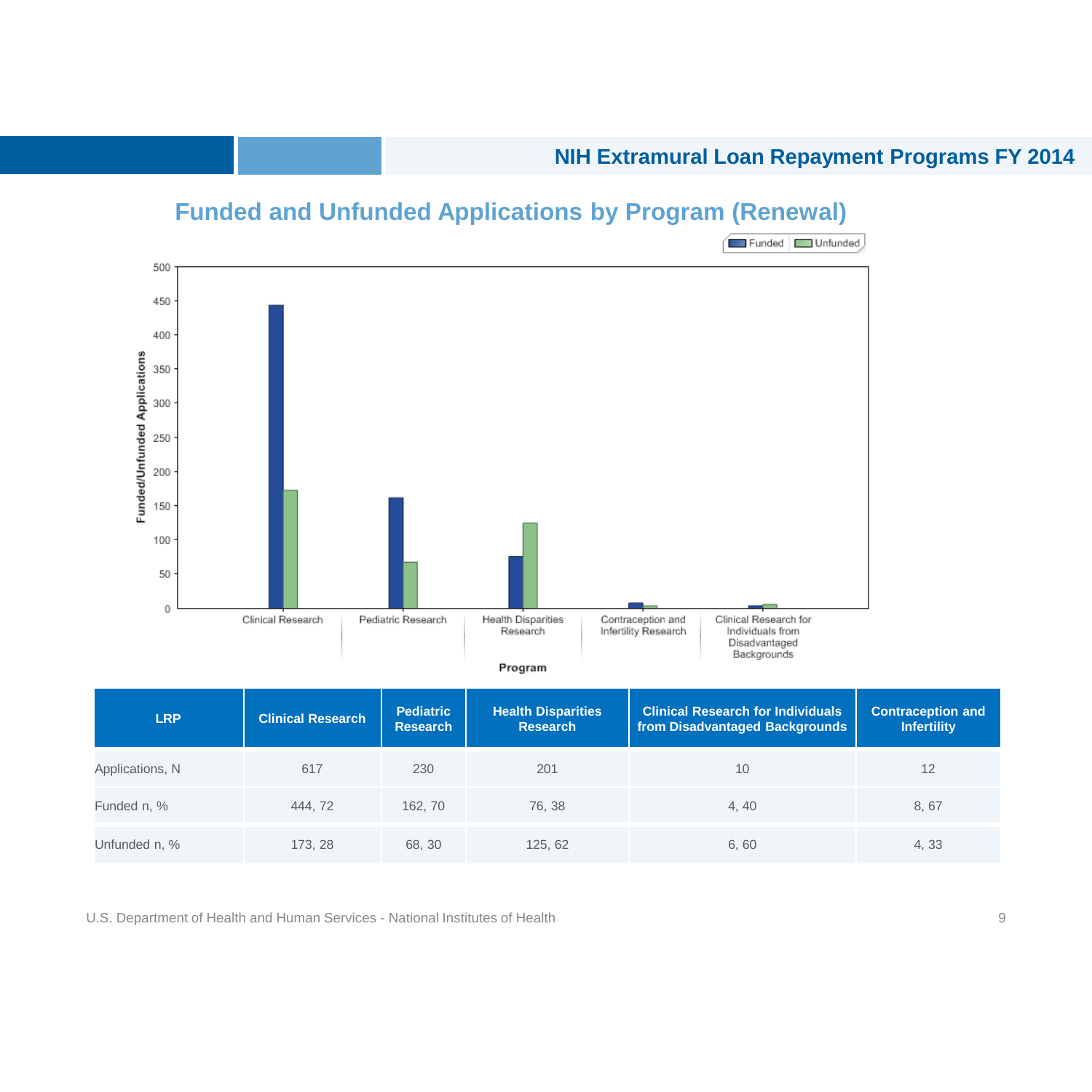| <b>Applications, Awards, and Success Rates by Program</b> |  |  |
|-----------------------------------------------------------|--|--|
|                                                           |  |  |

|                                                                                         | <b>New + Renewal</b> |              | <b>New</b>  |       | <b>Renewal</b> |               |                                                                             |                |                               |
|-----------------------------------------------------------------------------------------|----------------------|--------------|-------------|-------|----------------|---------------|-----------------------------------------------------------------------------|----------------|-------------------------------|
| <b>LRP</b>                                                                              |                      |              | <b>Rate</b> |       |                | <b>Rate</b>   | Applications Awards Success Applications Awards Success Applications Awards |                | <b>Success</b><br><b>Rate</b> |
|                                                                                         | N                    | $\mathsf{n}$ | %           | N     | $\mathsf{n}$   | $\frac{9}{6}$ | N                                                                           | $\mathsf{n}$   | $\frac{9}{6}$                 |
| <b>Clinical Research</b>                                                                | 1,495                | 819          | 55          | 878   | 375            | 43            | 617                                                                         | 444            | 72                            |
| <b>Pediatric Research</b>                                                               | 607                  | 315          | 52          | 377   | 153            | 41            | 230                                                                         | 162            | 70                            |
| <b>Health Disparities Research</b>                                                      | 505                  | 191          | 38          | 304   | 115            | 38            | 201                                                                         | 76             | 38                            |
| <b>Clinical Research for</b><br>Individuals from<br>Disadvantaged<br><b>Backgrounds</b> | 42                   | 17           | 40          | 32    | 13             | 41            | 10                                                                          | $\overline{4}$ | 40                            |
| Contraception and Infertility<br>Research                                               | 36                   | 15           | 42          | 24    | $\overline{7}$ | 29            | 12                                                                          | 8              | 67                            |
| <b>Total</b>                                                                            | 2,685                | 1,357        | 51          | 1,615 | 663            | 41            | 1,070                                                                       | 694            | 65                            |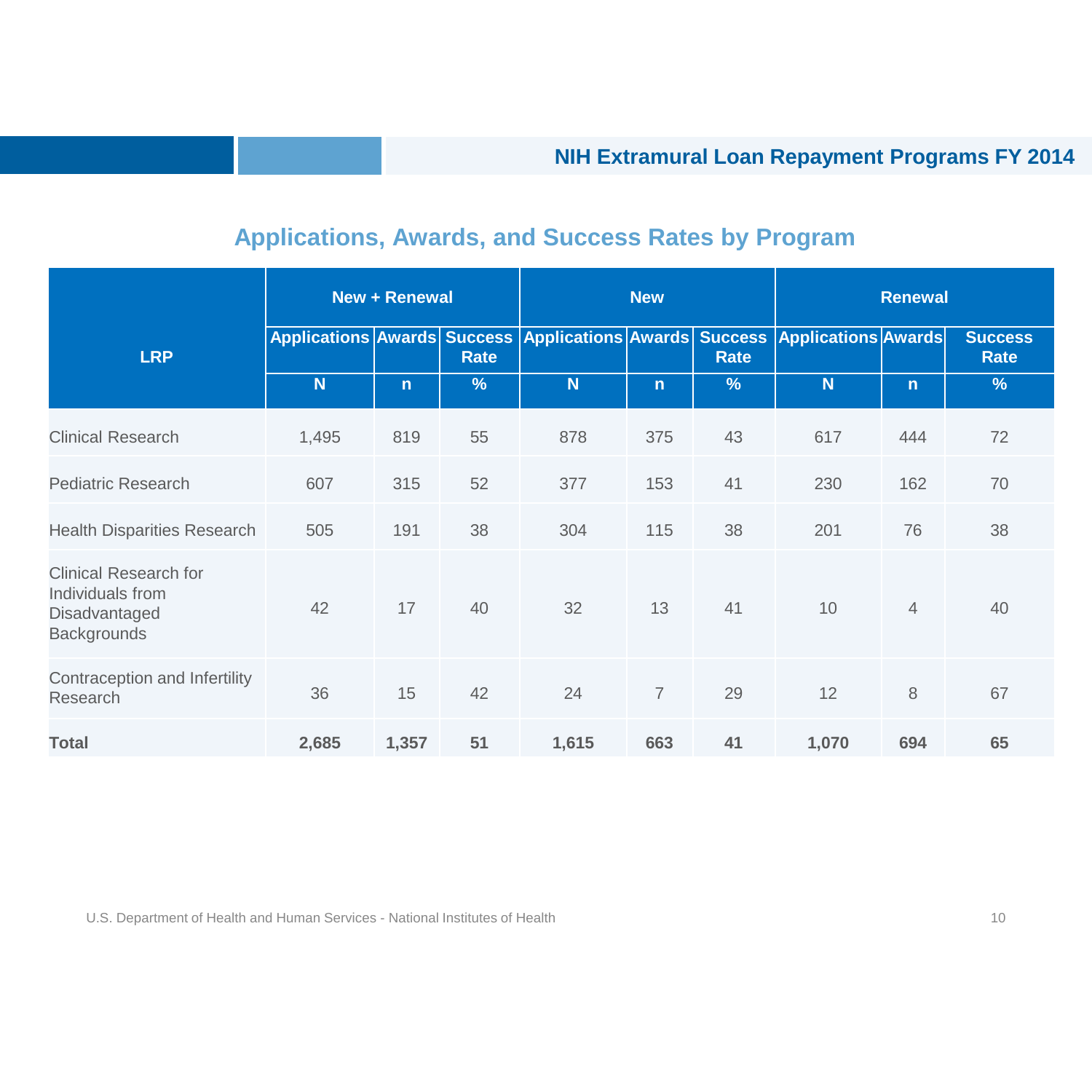# **Funding by Program (New + Renewal)**

| <b>LRP</b>                                                                 | <b>Awards</b> | <b>Funding</b> | <b>Mean Award</b> | <b>Standard Deviation</b> |
|----------------------------------------------------------------------------|---------------|----------------|-------------------|---------------------------|
| <b>Clinical Research</b>                                                   | 819           | \$40,205,320   | \$49,091          | \$31,587                  |
| <b>Pediatric Research</b>                                                  | 315           | \$17,179,974   | \$54,540          | \$31,256                  |
| <b>Health Disparities Research</b>                                         | 191           | \$9,444,008    | \$49,445          | \$30,102                  |
| Clinical Research for Individuals from<br><b>Disadvantaged Backgrounds</b> | 17            | \$1,162,447    | \$68,379          | \$22,790                  |
| Contraception and Infertility Research                                     | 15            | \$1,015,621    | \$67,708          | \$32,744                  |
| <b>Total</b>                                                               | 1,357         | \$69,007,370   | \$50,853          | \$31,378                  |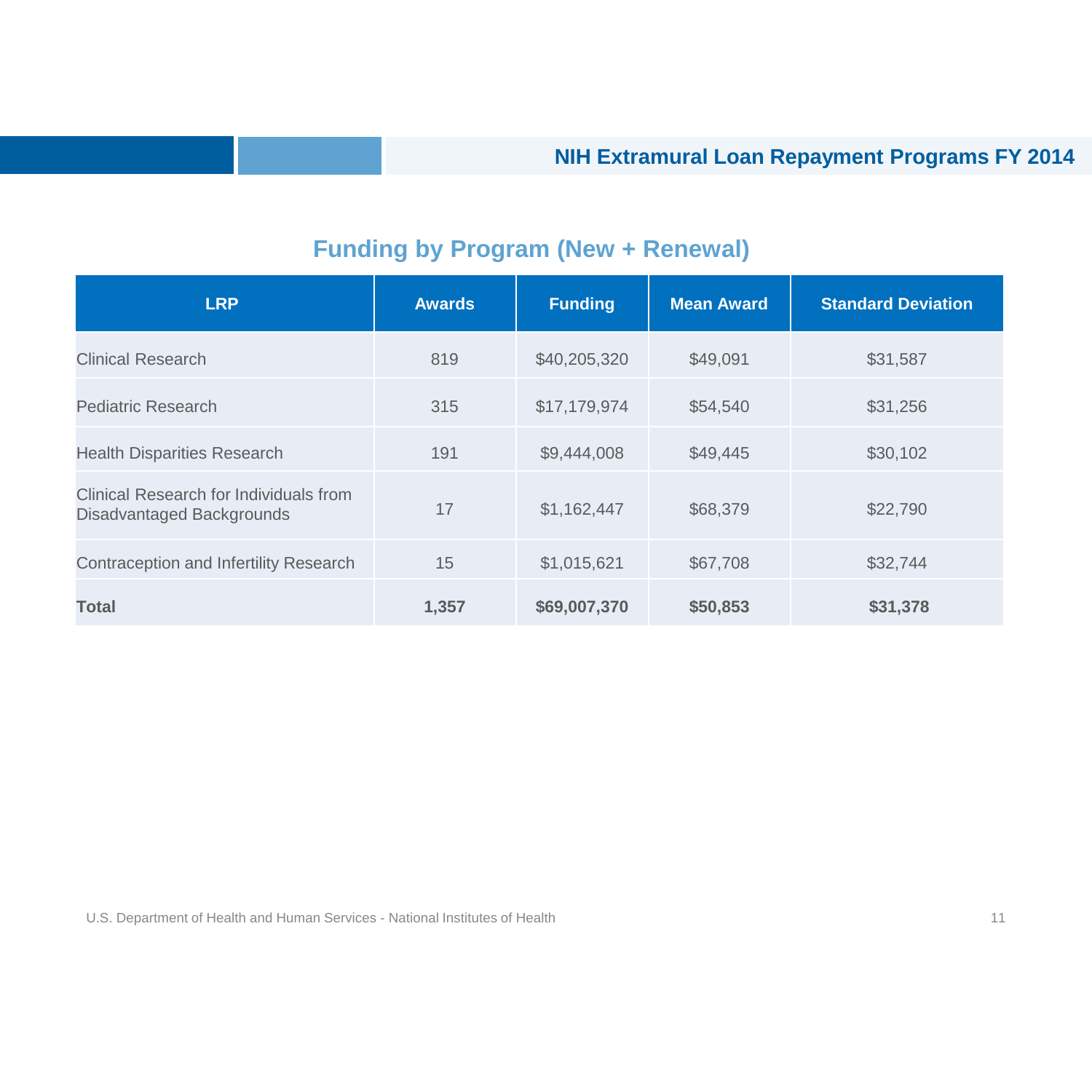# **Funding by Program (New)**

| <b>LRP</b>                                                          | <b>Awards</b>  | <b>Funding</b> | <b>Mean Award</b> | <b>Standard Deviation</b> |
|---------------------------------------------------------------------|----------------|----------------|-------------------|---------------------------|
| Clinical Research                                                   | 375            | \$24,902,984   | \$66,408          | \$30,350                  |
| <b>Pediatric Research</b>                                           | 153            | \$10,222,875   | \$66,816          | \$30,886                  |
| <b>Health Disparities Research</b>                                  | 115            | \$6,912,615    | \$60,110          | \$29,132                  |
| Clinical Research for Individuals from<br>Disadvantaged Backgrounds | 13             | \$985,472      | \$75,806          | \$19,473                  |
| Contraception and Infertility Research                              | $\overline{7}$ | \$598,324      | \$85,475          | \$24,253                  |
| <b>Total</b>                                                        | 663            | \$43,622,269   | \$65,795          | \$30,165                  |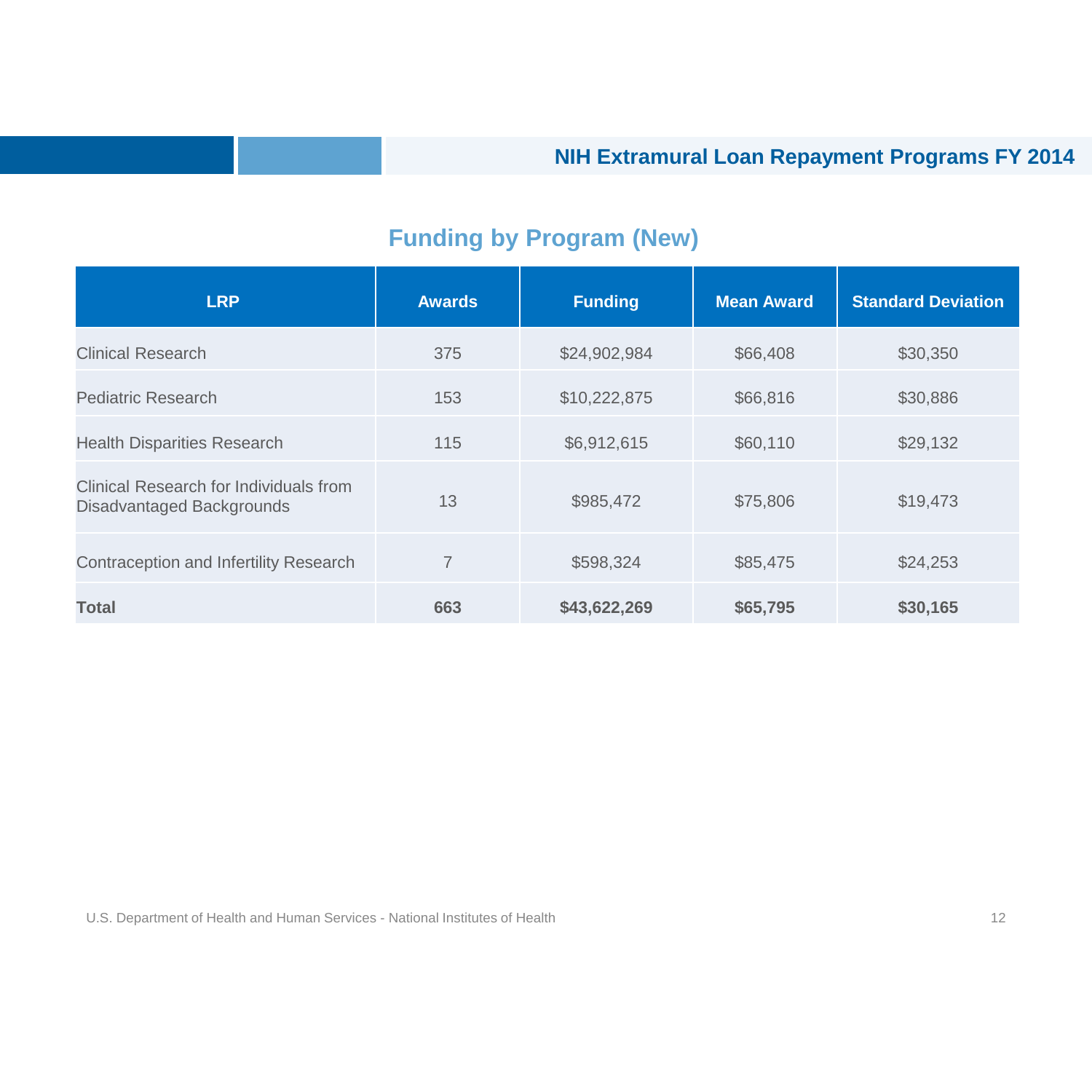# **Funding by Program (Renewal)**

| <b>LRP</b>                                                          | <b>Awards</b>  | <b>Funding</b> | <b>Mean Award</b> | <b>Standard Deviation</b> |
|---------------------------------------------------------------------|----------------|----------------|-------------------|---------------------------|
| <b>Clinical Research</b>                                            | 444            | \$15,302,337   | \$34,465          | \$24,420                  |
| <b>Pediatric Research</b>                                           | 162            | \$6,957,099    | \$42,945          | \$26,948                  |
| <b>Health Disparities Research</b>                                  | 76             | \$2,531,393    | \$33,308          | \$23,817                  |
| Contraception and Infertility Research                              | 8              | \$417,297      | \$52,162          | \$32,377                  |
| Clinical Research for Individuals from<br>Disadvantaged Backgrounds | $\overline{4}$ | \$176,975      | \$44,244          | \$15,416                  |
| Total                                                               | 694            | \$25,385,101   | \$36,578          | \$25,290                  |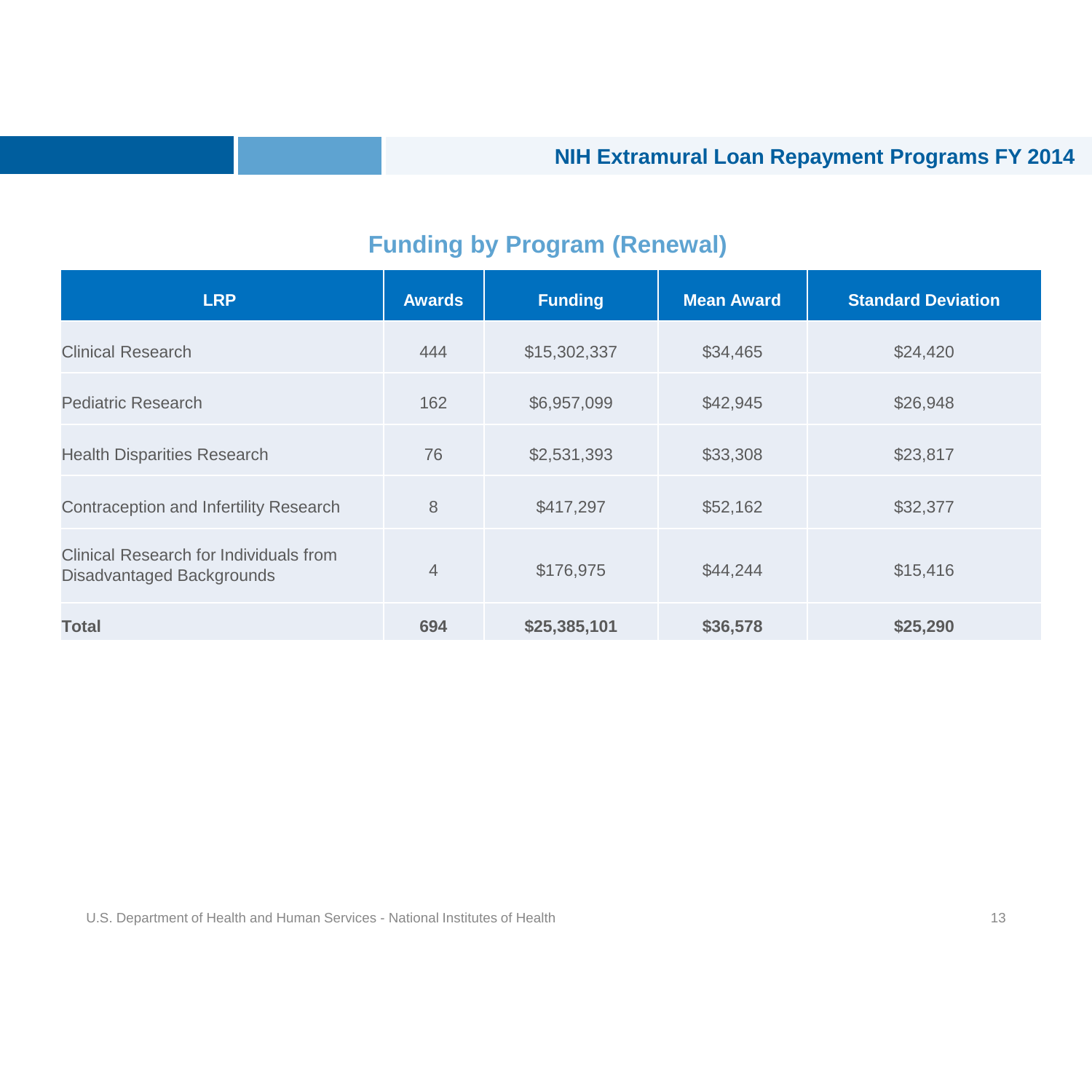# **Funding by NIH Institutes and Centers (New)**

| IC           | <b>Awards</b>  | <b>Funding</b> | <b>Mean Award</b> | <b>Standard Deviation</b> |
|--------------|----------------|----------------|-------------------|---------------------------|
| <b>NIMHD</b> | 128            | \$7,898,087    | \$61,704          | \$28,640                  |
| <b>NCI</b>   | 88             | \$6,076,587    | \$69,052          | \$30,683                  |
| <b>NHLBI</b> | 67             | \$5,161,087    | \$77,031          | \$26,097                  |
| <b>NIMH</b>  | 62             | \$3,369,553    | \$54,348          | \$31,113                  |
| <b>NIAID</b> | 51             | \$3,728,757    | \$73,113          | \$27,044                  |
| <b>NICHD</b> | 48             | \$3,274,473    | \$68,218          | \$30,469                  |
| <b>NIDDK</b> | 39             | \$2,565,182    | \$65,774          | \$31,603                  |
| <b>NIDA</b>  | 35             | \$2,136,498    | \$61,043          | \$30,252                  |
| <b>NINDS</b> | 24             | \$1,681,992    | \$70,083          | \$25,672                  |
| <b>NIA</b>   | 17             | \$1,051,784    | \$61,870          | \$37,507                  |
| <b>NIAAA</b> | 17             | \$962,854      | \$56,638          | \$38,774                  |
| <b>NCATS</b> | 15             | \$937,667      | \$62,511          | \$33,438                  |
| <b>NEI</b>   | 14             | \$1,089,820    | \$77,844          | \$26,932                  |
| <b>NIAMS</b> | 12             | \$880,437      | \$73,370          | \$28,246                  |
| <b>NIDCD</b> | 10             | \$425,946      | \$42,595          | \$33,730                  |
| <b>NIEHS</b> | 10             | \$425,664      | \$42,566          | \$18,408                  |
| <b>NIDCR</b> | $\hbox{9}$     | \$764,978      | \$84,998          | \$14,631                  |
| <b>NIGMS</b> | 8              | \$677,203      | \$84,650          | \$17,942                  |
| <b>NCCAM</b> | $\sqrt{5}$     | \$260,221      | \$52,044          | \$19,820                  |
| <b>NIBIB</b> | $\mathbf{2}$   | \$88,155       | \$44,077          | \$17,510                  |
| <b>NHGRI</b> | $\overline{2}$ | \$165,325      | \$82,662          | \$20,701                  |
| <b>Total</b> | 663            | \$43,622,269   | \$65,795          | \$30,165                  |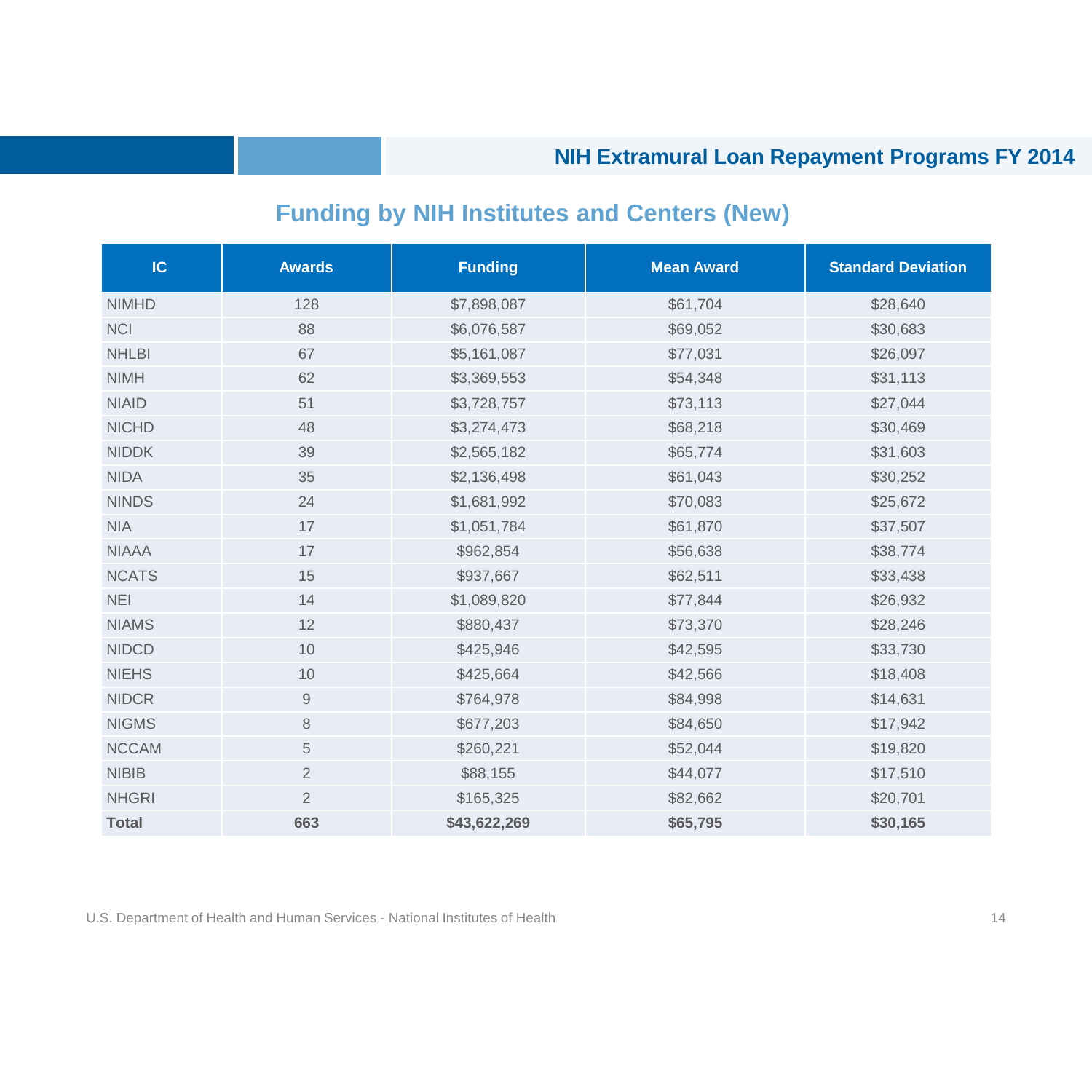# **Funding by NIH Institutes and Centers (Renewal)**

| IC           | <b>Awards</b> | <b>Funding</b> | <b>Mean Award</b> | <b>Standard Deviation</b> |
|--------------|---------------|----------------|-------------------|---------------------------|
| <b>NCI</b>   | 128           | \$4,146,181    | \$32,392          | \$16,613                  |
| <b>NHLBI</b> | 82            | \$3,776,582    | \$46,056          | \$31,091                  |
| <b>NIMHD</b> | 80            | \$2,708,368    | \$33,855          | \$23,523                  |
| <b>NICHD</b> | 66            | \$2,403,751    | \$36,420          | \$25,484                  |
| <b>NIAID</b> | 53            | \$2,384,543    | \$44,991          | \$32,276                  |
| <b>NIMH</b>  | 41            | \$1,285,528    | \$31,354          | \$24,084                  |
| <b>NIA</b>   | 35            | \$1,093,949    | \$31,256          | \$14,699                  |
| <b>NIDA</b>  | 34            | \$879,150      | \$25,857          | \$13,817                  |
| <b>NCATS</b> | 31            | \$1,068,481    | \$34,467          | \$31,732                  |
| <b>NIDDK</b> | 28            | \$1,432,316    | \$51,154          | \$26,483                  |
| <b>NINDS</b> | 26            | \$1,331,335    | \$51,205          | \$29,646                  |
| <b>NIAAA</b> | 23            | \$560,805      | \$24,383          | \$16,932                  |
| <b>NIAMS</b> | 18            | \$823,660      | \$45,759          | \$32,419                  |
| <b>NEI</b>   | 18            | \$585,851      | \$32,547          | \$23,263                  |
| <b>NIDCD</b> | 10            | \$322,618      | \$32,262          | \$15,102                  |
| <b>NIEHS</b> | $\mathsf{9}$  | \$208,838      | \$23,204          | \$13,068                  |
| <b>NIDCR</b> | $\mathbf 5$   | \$165,678      | \$33,136          | \$14,173                  |
| <b>NCCAM</b> | $\,$ 5 $\,$   | \$94,221       | \$18,844          | \$7,989                   |
| <b>NHGRI</b> | $\mathbf{1}$  | \$94,668       | \$94,668          |                           |
| <b>NIBIB</b> | $\mathbf 1$   | \$18,577       | \$18,577          |                           |
| <b>Total</b> | 694           | \$25,385,101   | \$36,578          | \$25,290                  |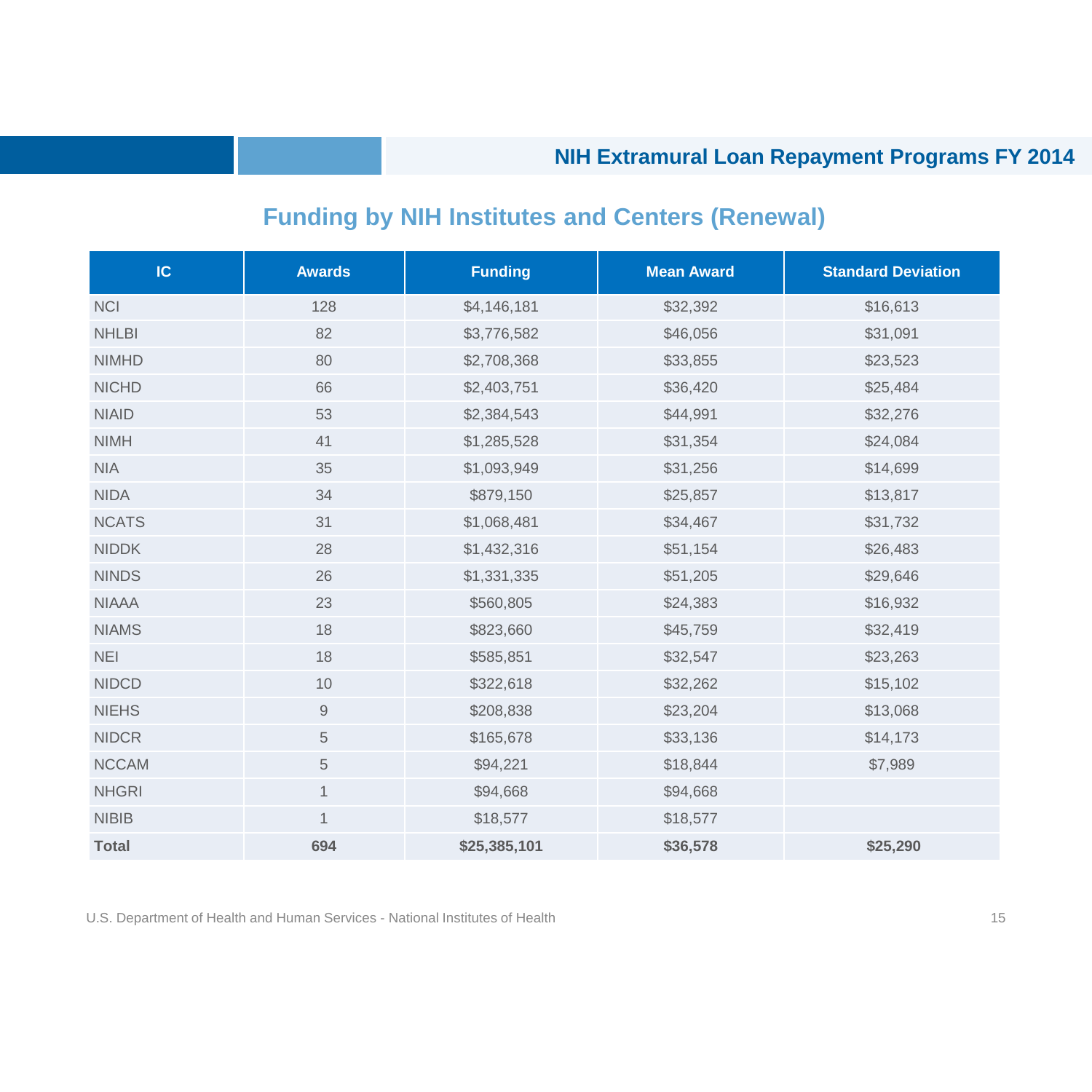# **Applications, Awards, and Success Rates by Post-Degree Years (New)**

| <b>Years Since Degree</b> | <b>Applications</b> | <b>Awards</b> | <b>Success Rate</b> |
|---------------------------|---------------------|---------------|---------------------|
|                           | N                   | $\mathsf{n}$  | $\%$                |
| <1 Year                   | 18                  | 9             | 50                  |
| 1 to 5 Years              | 890                 | 360           | 40                  |
| 6 to 10 Years             | 582                 | 248           | 43                  |
| 11 to 15 Years            | 111                 | 43            | 39                  |
| 15+ Years                 | 14                  | 3             | 21                  |
| <b>Total</b>              | 1,615               | 663           | 41                  |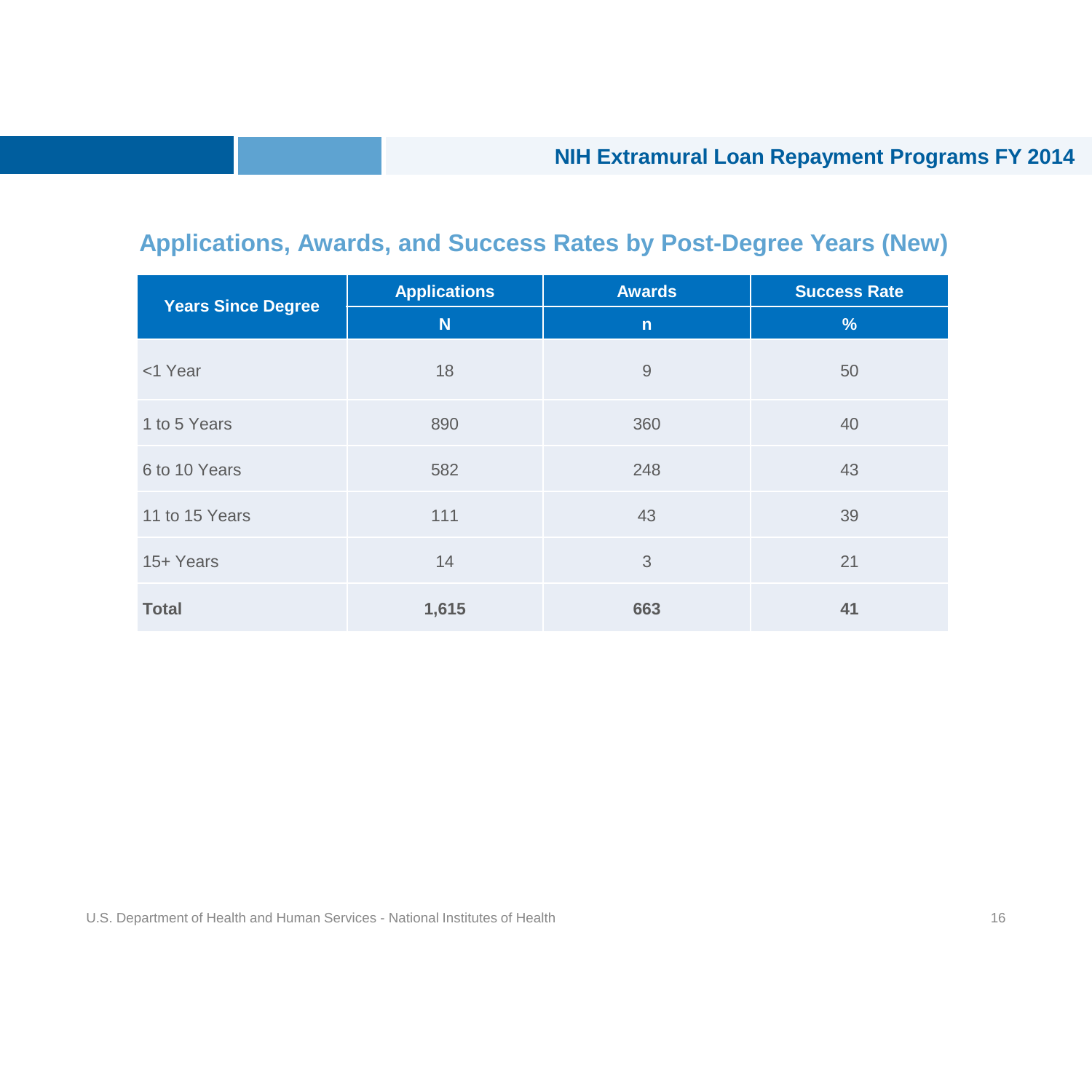

Physician Doctorate/Academic Doctorate n, % 30, 8 18, 12 0, 0 1, 8 18, 19 1, 8 0, 0 Professional Clinical Doctorate n, % 16, 4 4, 3 1, 1 1, 1 4, 8 1, 8 0, 0

## **LRP Awards by Doctoral Degree (New)**

U.S. Department of Health and Human Services - National Institutes of Health 17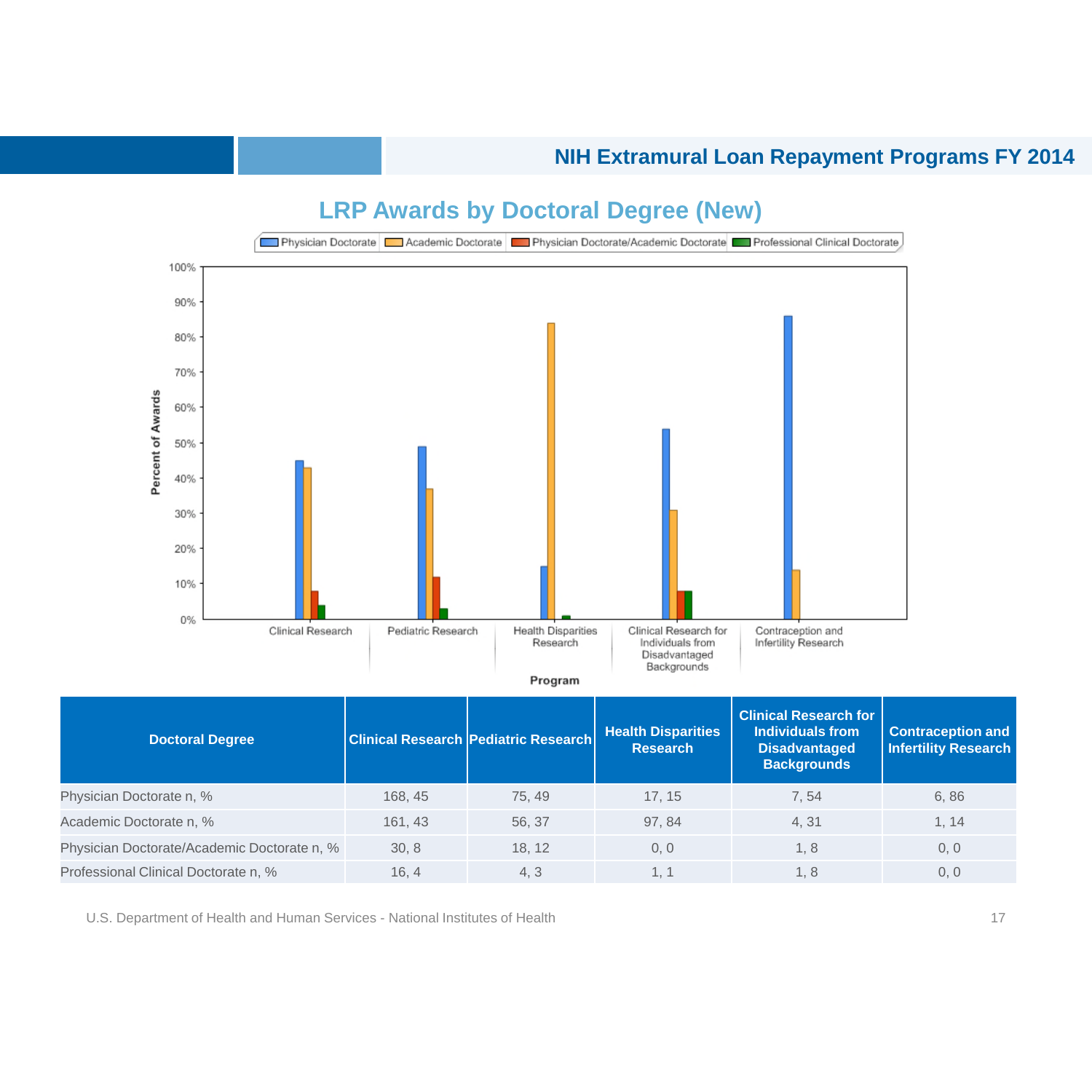

#### **LRP Awards by Doctoral Degree (Renewal)**

**Doctoral Degree Clinical Research | Pediatric Research | Health Disparities <b>Proposation Research Clinical Research for Individuals from Disadvantaged Backgrounds Contraception and Infertility Research**  Physician Doctorate n, % 208, 47 208, 47 85, 52 21, 28 4, 100 3, 38 Academic Doctorate n, % 189, 43 56, 35 53, 70 0, 0 3, 38 Physician Doctorate/Academic Doctorate n, % 35, 8 20, 12 2, 3 0, 0 1, 13 Professional Clinical Doctorate n, % 11, 2 1, 1 1, 0 0, 0 0, 0

U.S. Department of Health and Human Services - National Institutes of Health 18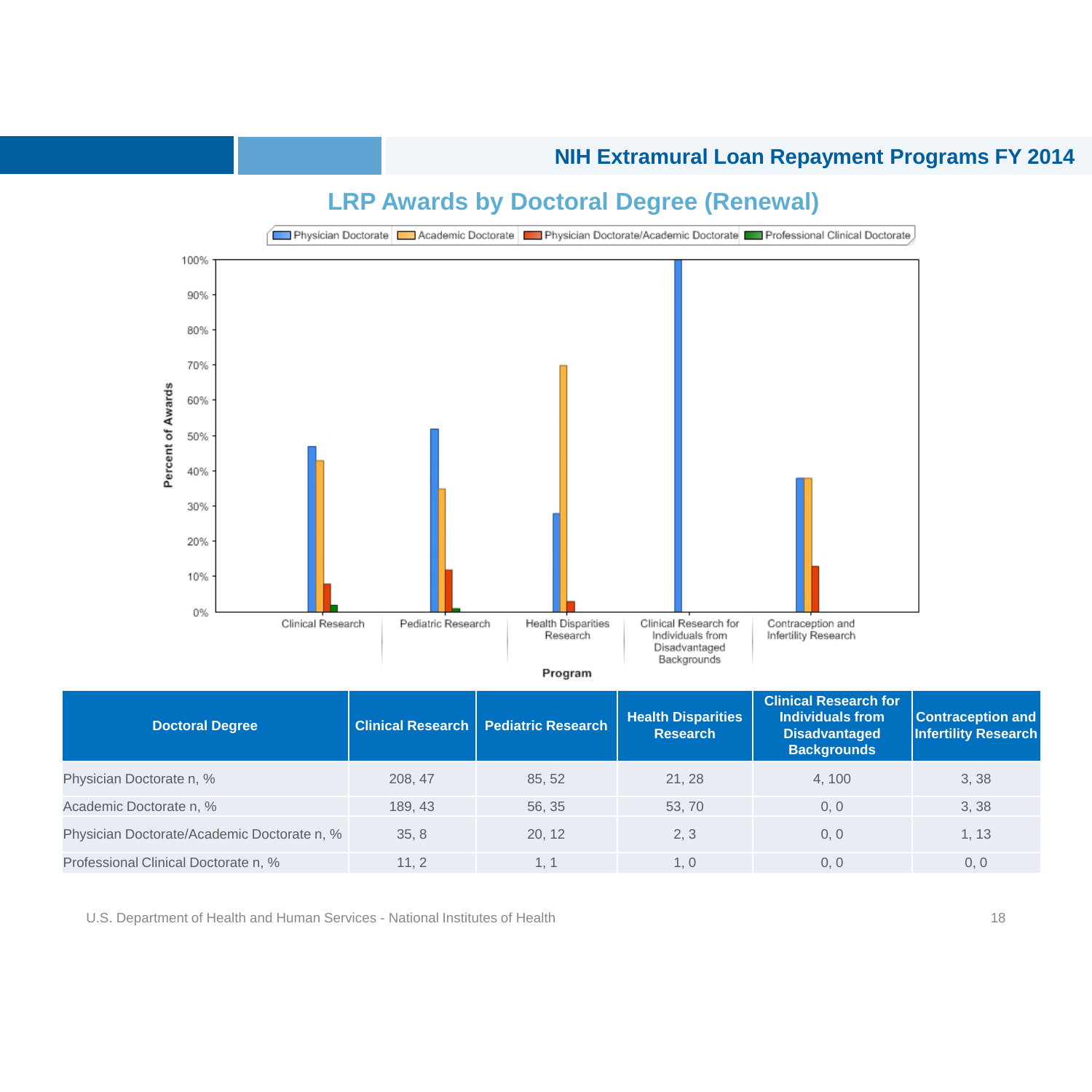# **Applications, Awards, and Success Rates by Source of Research Funding (New + Renewal)**

| <b>Source of Research Funding</b> | <b>Applications</b> | <b>Awards</b> | <b>Success Rate</b> |
|-----------------------------------|---------------------|---------------|---------------------|
|                                   | N                   | $\mathsf{n}$  | %                   |
| NIH Only                          | 836                 | 443           | 53                  |
| NIH and Non Profit                | 1,064               | 610           | 57                  |
| Non Profit Only                   | 785                 | 304           | 39                  |
| <b>Total</b>                      | 2,685               | 1,357         | 51                  |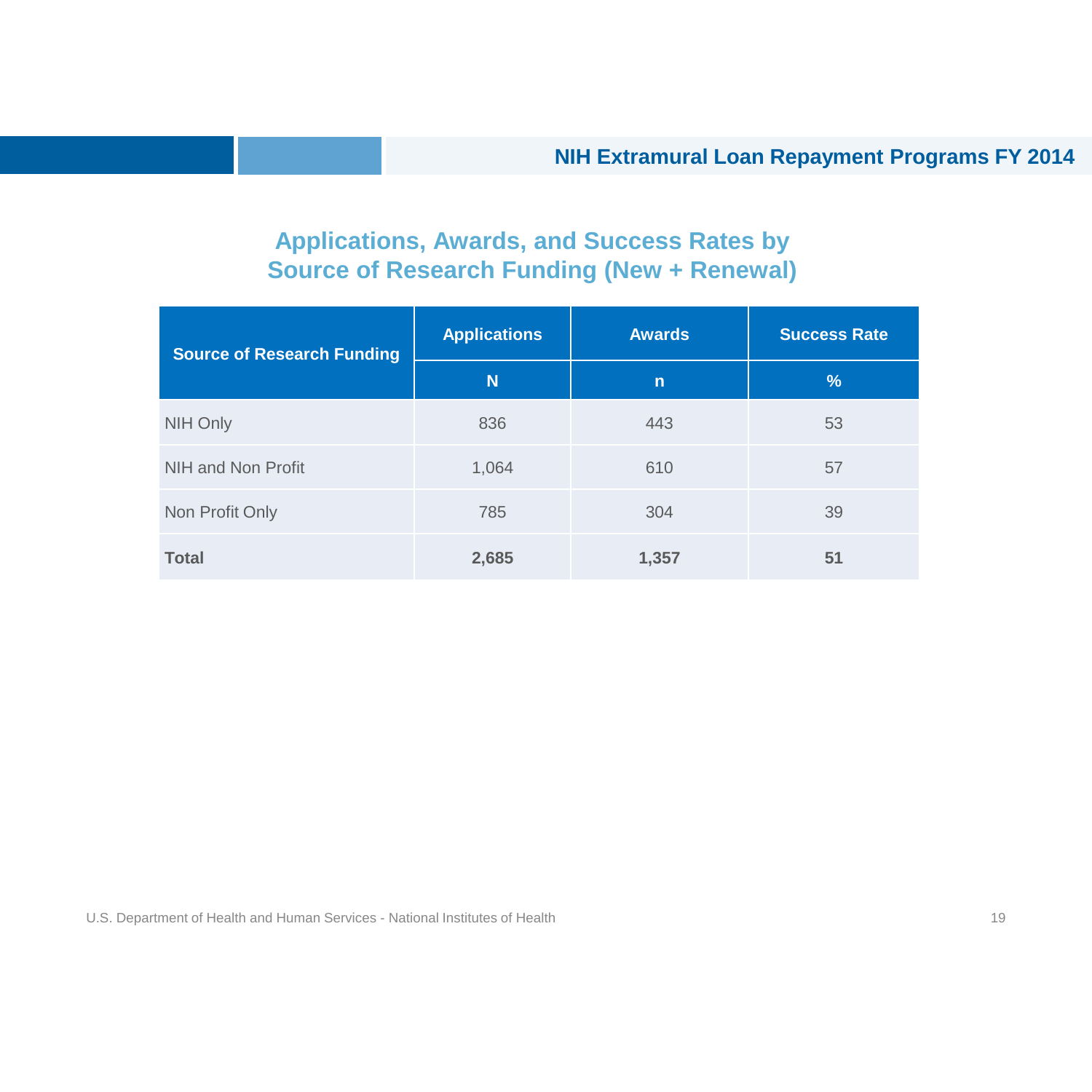

## **Educational Debt Levels of LRP Awardees (New)**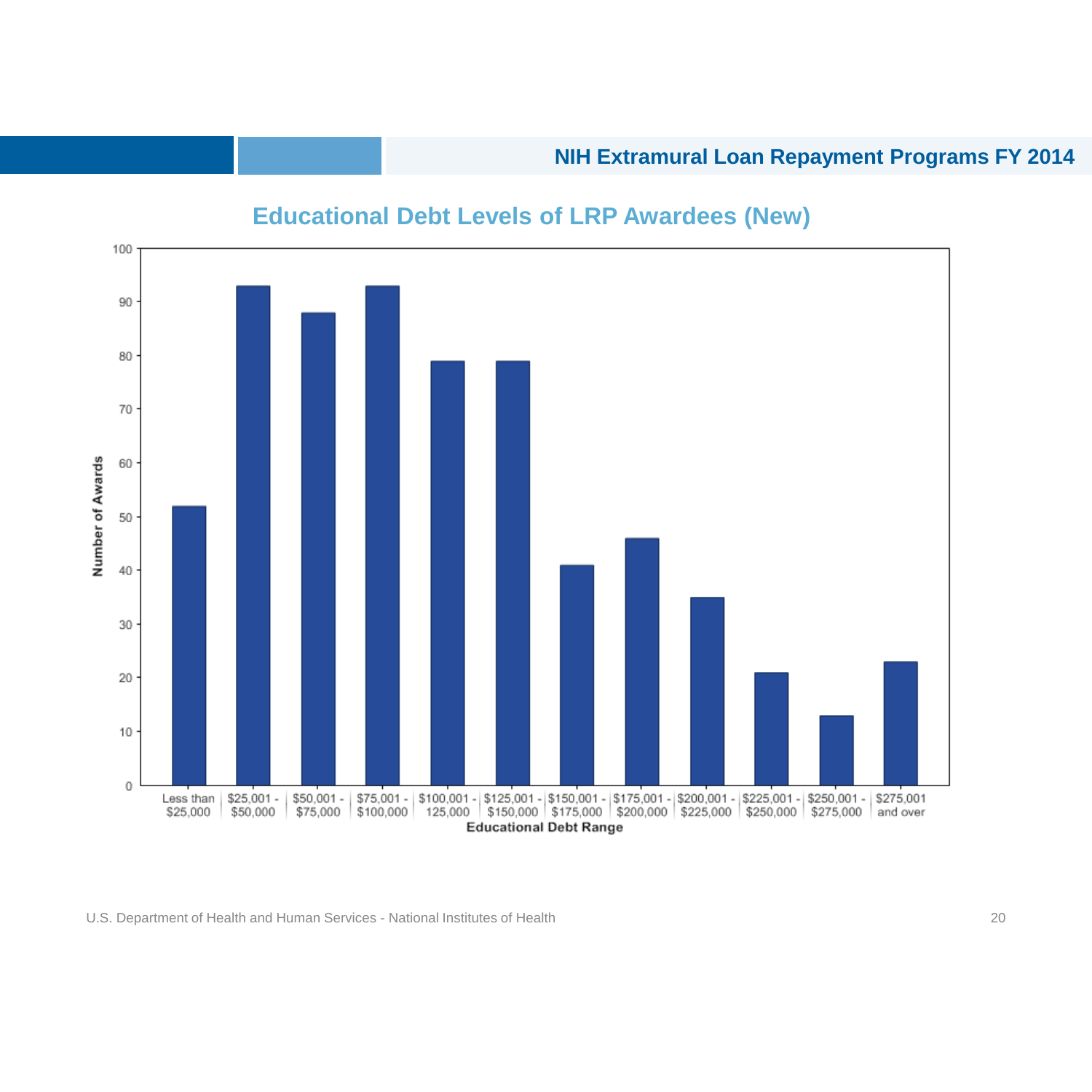# **Number of Prior LRP Awards Received by LRP Participants (Renewal)**

| <b>LRP</b>                                                                              | <b>1 Prior</b><br><b>Awards</b> | 2 Prior<br><b>Awards</b> | <b>3 Prior</b><br><b>Awards</b> | <b>4 Prior</b><br><b>Awards</b> | <b>5 Prior</b><br><b>Awards</b> | <b>6 Prior</b><br><b>Awards</b> | <b>Total</b> |
|-----------------------------------------------------------------------------------------|---------------------------------|--------------------------|---------------------------------|---------------------------------|---------------------------------|---------------------------------|--------------|
| <b>Clinical Research</b>                                                                | 292                             | 106                      | 33                              | 10                              | 3                               | $\overline{0}$                  | 444          |
| <b>Pediatric Research</b>                                                               | 106                             | 32                       | 18                              | 2                               | $\overline{4}$                  | $\overline{0}$                  | 162          |
| <b>Health Disparities</b><br>Research                                                   | 47                              | 20                       | 6                               | 3                               | $\overline{0}$                  | $\overline{0}$                  | 76           |
| Contraception and Infertility<br>Research                                               | 6                               | $\mathbf{1}$             | $\mathbf{1}$                    | $\overline{0}$                  | $\overline{0}$                  | $\overline{0}$                  | 8            |
| <b>Clinical Research for</b><br>Individuals from<br>Disadvantaged<br><b>Backgrounds</b> | $\overline{4}$                  | $\overline{0}$           | $\sqrt{0}$                      | $\overline{0}$                  | $\overline{0}$                  | $\overline{0}$                  | 4            |
| <b>Total</b>                                                                            | 455                             | 159                      | 58                              | 15                              | $\overline{7}$                  | $\bf{0}$                        | 694          |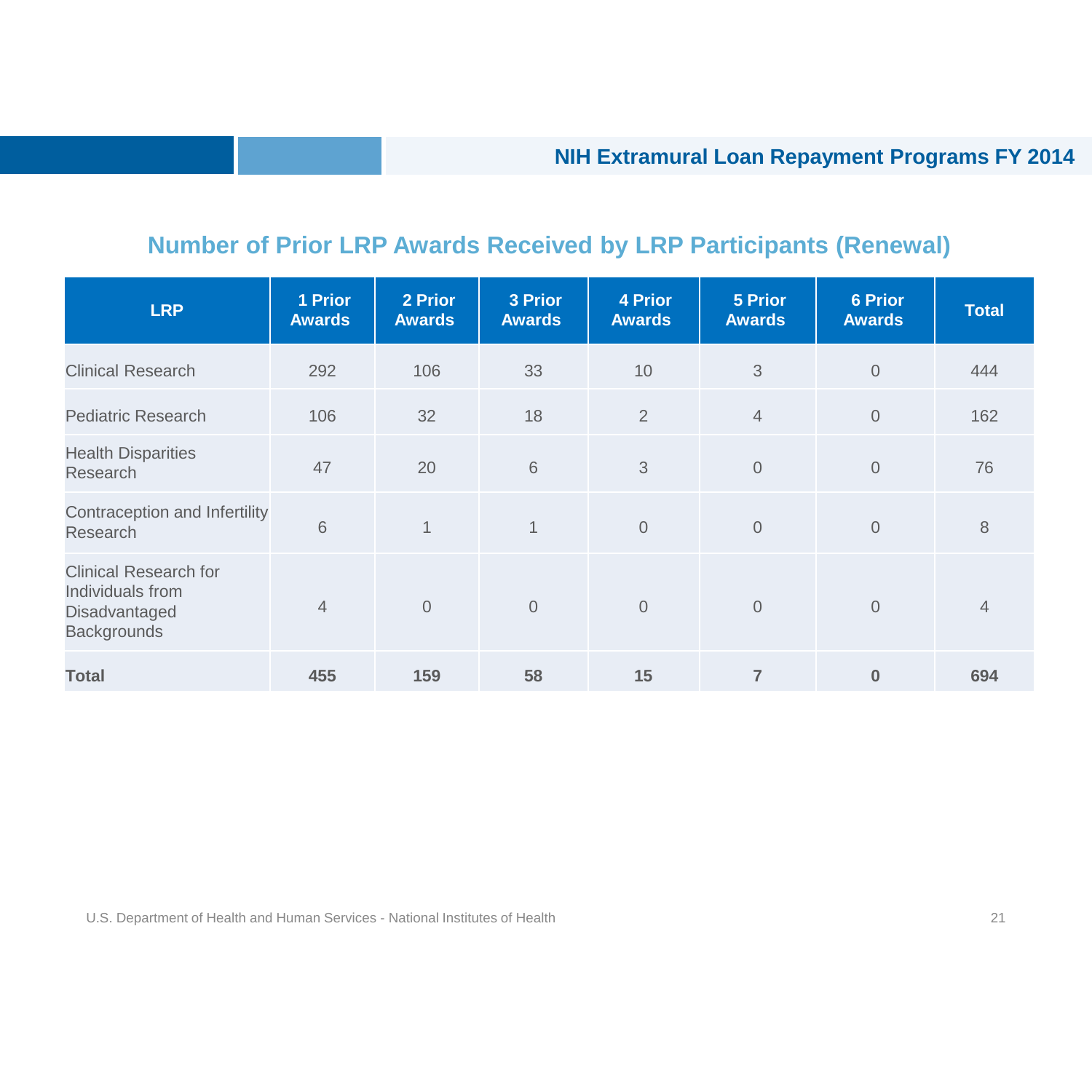# **Applications, Awards, and Success Rates by Gender (New + Renewal)**

|                                                                                         |                            | <b>Male Applicants</b> |                               |                     | <b>Female Applicants</b>                                  | <b>Gender Distribution</b>    |                              |                                |
|-----------------------------------------------------------------------------------------|----------------------------|------------------------|-------------------------------|---------------------|-----------------------------------------------------------|-------------------------------|------------------------------|--------------------------------|
| <b>LRP</b>                                                                              | <b>Applications Awards</b> |                        | <b>Success</b><br><b>Rate</b> | Applications Awards |                                                           | <b>Success</b><br><b>Rate</b> | <b>Male</b><br><b>Awards</b> | <b>Female</b><br><b>Awards</b> |
|                                                                                         | N <sub>1</sub>             | $\mathsf{n}$           | $\frac{9}{6}$                 | <b>N</b>            | $\mathsf{n}$                                              | $\frac{9}{6}$                 | $\frac{9}{6}$                | $\frac{9}{6}$                  |
| <b>Clinical Research</b>                                                                | 703                        | 410                    | 58                            | 792                 | 409                                                       | 52                            | 50                           | 50                             |
| <b>Pediatric Research</b>                                                               | 243                        | 123                    | 51                            | 364                 | 192                                                       | 53                            | 39                           | 61                             |
| <b>Health Disparities</b><br>Research                                                   | 137                        | 55                     | 40                            | 368                 | 136                                                       | 37                            | 29                           | 71                             |
| <b>Clinical Research for</b><br>Individuals from<br>Disadvantaged<br><b>Backgrounds</b> | 20                         | 8                      | 40                            | 22                  | $\mathcal{G}% _{M_{1},M_{2}}^{\alpha,\beta}(\mathcal{A})$ | 41                            | 47                           | 53                             |
| Contraception and<br><b>Infertility Research</b>                                        | 8                          | $\overline{4}$         | 50                            | 28                  | 11                                                        | 39                            | 27                           | 73                             |
| <b>Total</b>                                                                            | 1,111                      | 600                    | 54                            | 1,574               | 757                                                       | 48                            | 44                           | 56                             |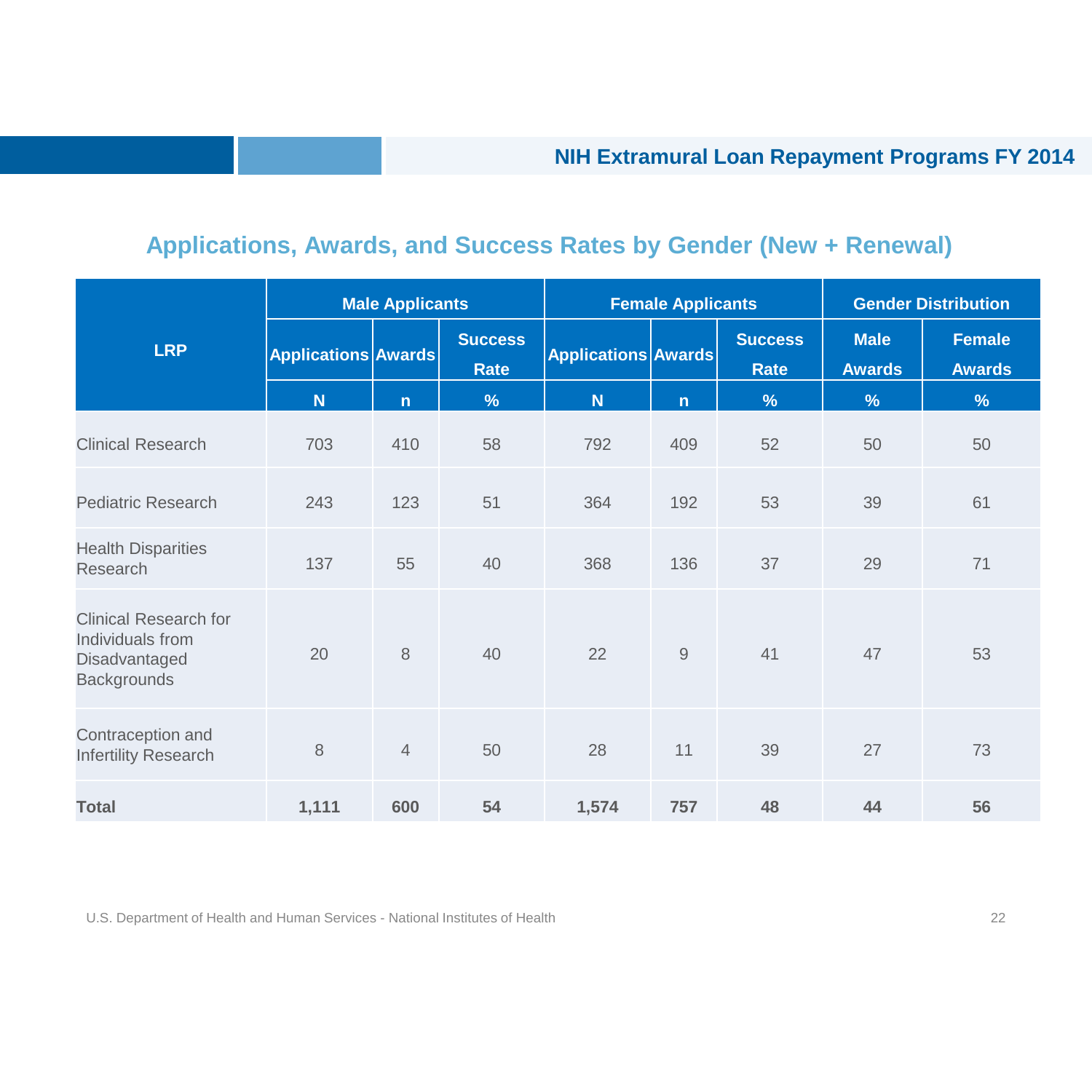## **Awardee Demographics by Ethnicity (New + Renewal)**

| <b>LRP</b>                                                                 | <b>Awards</b> |                | <b>Hispanic or Latino</b> | <b>Not Hispanic or Latino</b> |     |  |  |
|----------------------------------------------------------------------------|---------------|----------------|---------------------------|-------------------------------|-----|--|--|
|                                                                            | N             | $\mathsf{n}$   | $\frac{9}{6}$             | $\mathsf{n}$                  | %   |  |  |
| <b>Clinical Research</b>                                                   | 819           | 37             | 5                         | 782                           | 95  |  |  |
| <b>Pediatric Research</b>                                                  | 315           | 15             | 5                         | 300                           | 95  |  |  |
| <b>Health Disparities Research</b>                                         | 191           | 29             | 15                        | 162                           | 85  |  |  |
| <b>Clinical Research for Individuals</b><br>from Disadvantaged Backgrounds | 17            | 6              | 35                        | 11                            | 65  |  |  |
| Contraception and Infertility<br>Research                                  | 15            | $\overline{0}$ | $\overline{0}$            | 15                            | 100 |  |  |
| <b>Total</b>                                                               | 1,357         | 87             | 6                         | 1,270                         | 94  |  |  |

#### **Notes:**

\*Restricted Data - small-sized groups cannot be reported due to participant confidentiality considerations.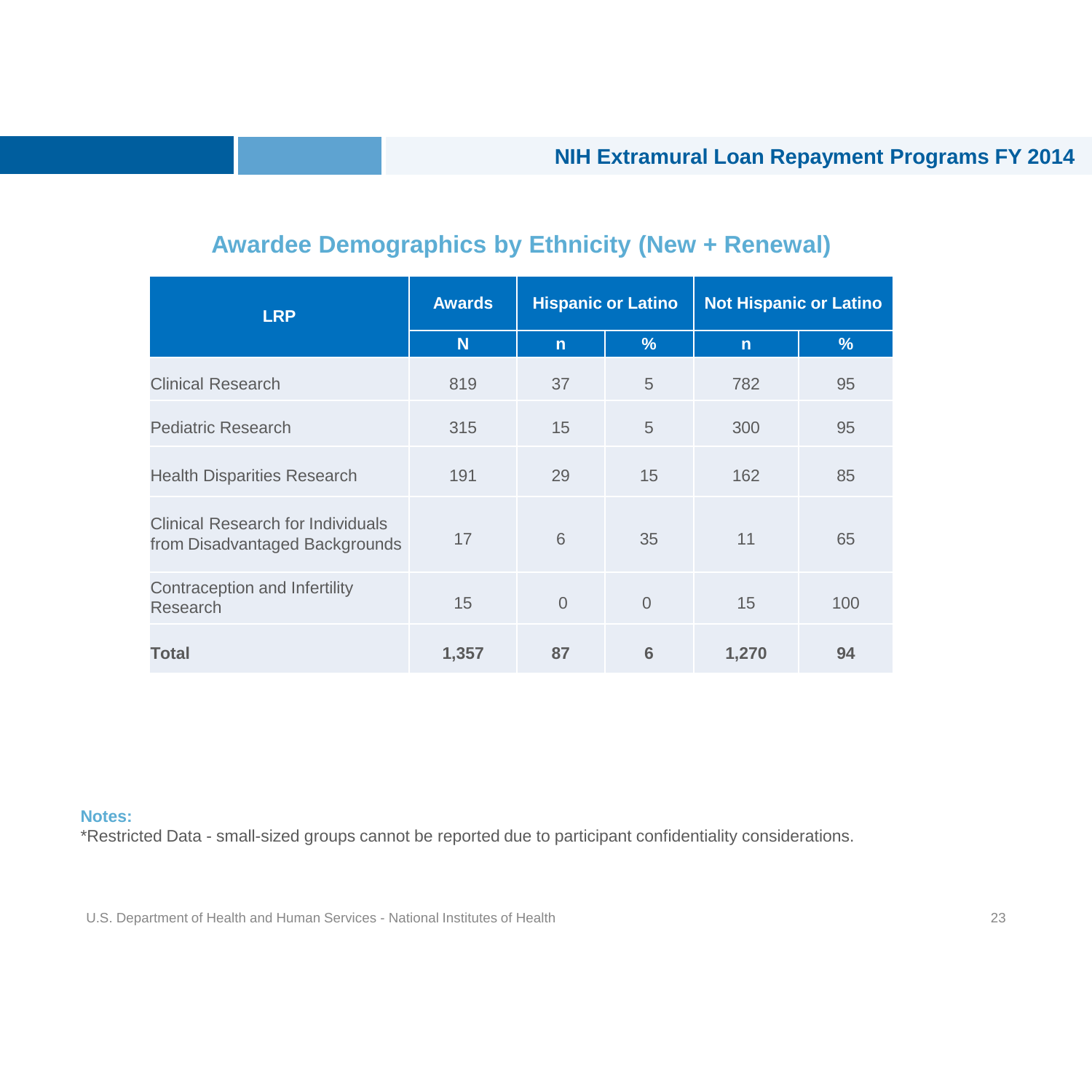| <b>Awards</b><br><b>LRP</b>                                                  |       | <b>American</b><br><b>Indian or</b><br><b>Alaska Native</b> |                | <b>Black or</b><br><b>African</b><br><b>American</b> |                | <b>Asian</b> |                | Native Hawaiian<br>or Other Pacific<br><b>Islander</b> |               | <b>White</b> |      | <b>More Than One</b><br><b>Race</b> |                | Other / No<br><b>Response</b> |              |
|------------------------------------------------------------------------------|-------|-------------------------------------------------------------|----------------|------------------------------------------------------|----------------|--------------|----------------|--------------------------------------------------------|---------------|--------------|------|-------------------------------------|----------------|-------------------------------|--------------|
|                                                                              | N     | n                                                           | %              | $\mathsf{n}$                                         | $\%$           | $\mathsf{n}$ | $\%$           | $\mathsf{n}$                                           | $\frac{9}{6}$ | n            | $\%$ | $\mathsf{n}$                        | $\%$           | $\mathsf{n}$                  | %            |
| Clinical<br>Research                                                         | 819   | $\star$                                                     | $\star$        | 18                                                   | $\overline{2}$ | 92           | 11             | $^\star$                                               | $^\star$      | 613          | 75   | 19                                  | $\overline{2}$ | 76                            | $\mathsf{9}$ |
| Pediatric<br>Research                                                        | 315   | $\star$                                                     | $\ast$         | 11                                                   | $\mathfrak{Z}$ | 31           | 10             | $\ast$                                                 | $\ast$        | 239          | 76   | $\ast$                              | $\ast$         | 28                            | $\mathsf{9}$ |
| Health<br><b>Disparities</b><br>Research                                     | 191   | $\,$ 6 $\,$                                                 | $\mathfrak{Z}$ | 53                                                   | 28             | 14           | $\overline{7}$ | $\ast$                                                 | $\ast$        | 83           | 43   | 8                                   | $\overline{4}$ | 25                            | 13           |
| Clinical<br>Research for<br>Individuals from<br>Disadvantaged<br>Backgrounds | 17    | $\star$                                                     | $\star$        | $\sqrt{5}$                                           | 29             | $\star$      | $\star$        |                                                        | $\star$       | $\hbox{9}$   | 53   | $\star$                             | $\star$        |                               |              |
| Contraception<br>and Infertility<br>Research                                 | 15    | $\star$                                                     | $\star$        | $^\star$                                             | $\star$        | $^\star$     | $\star$        | $\star$                                                | $\ast$        | 10           | 67   | $\star$                             | $\star$        | $\star$                       | $\star$      |
| <b>Total</b>                                                                 | 1,357 | $\bf 8$                                                     | $\mathbf{1}$   | 88                                                   | $\bf 6$        | 140          | 10             | $\ast$                                                 | $\ast$        | 954          | 70   | 31                                  | $\overline{2}$ | 133                           | 10           |

# **Awardee Demographics by Race (New + Renewal)**

#### **Notes:**

\*Restricted Data - small-sized groups cannot be reported due to participant confidentiality considerations.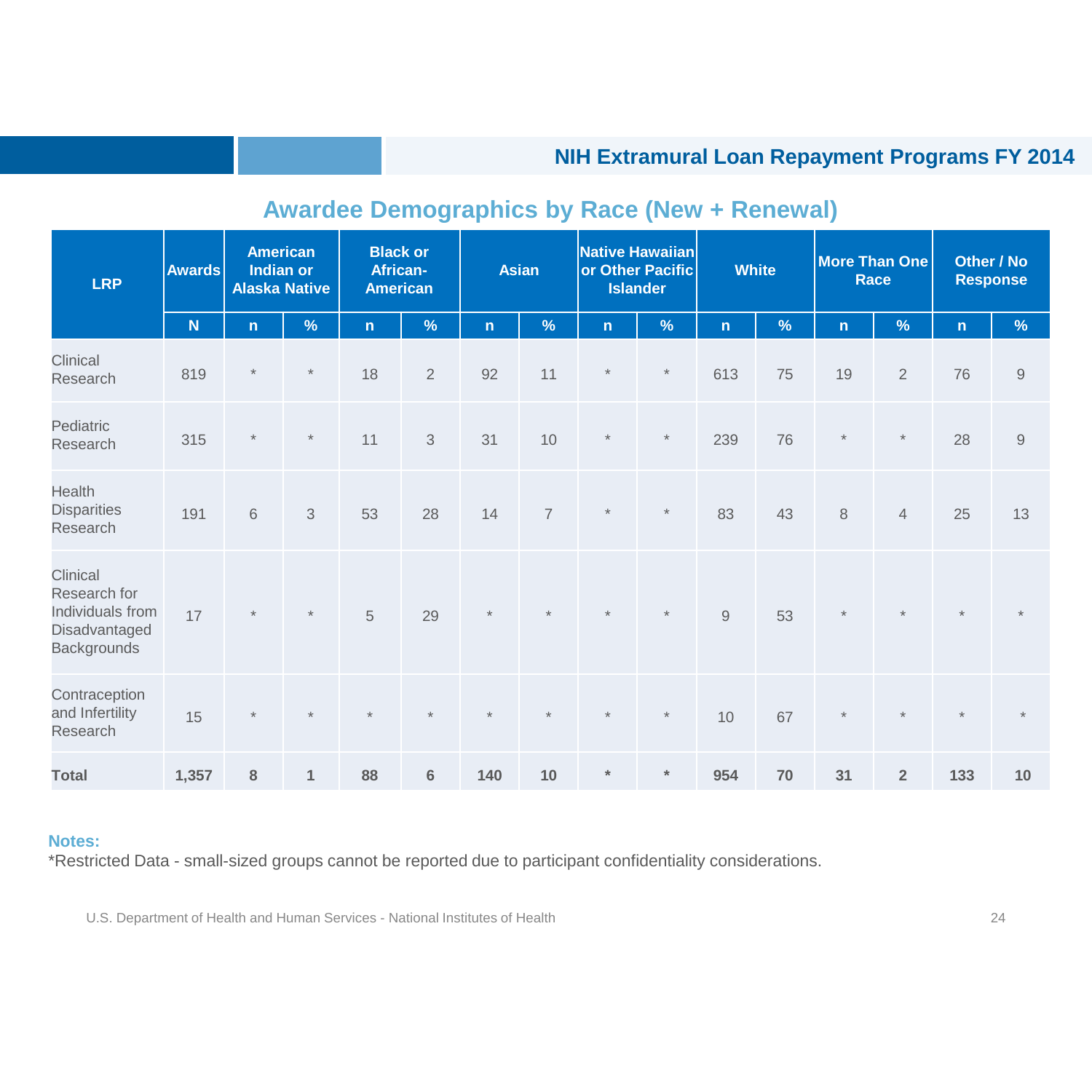

# **Number of Awardees by State (New + Renewal)**

| <b>Number of Participants</b> | <b>States</b>                                                                                                                 |
|-------------------------------|-------------------------------------------------------------------------------------------------------------------------------|
| $\overline{0}$                | DE, NV, OK, WY                                                                                                                |
| $1 - 25$                      | AK, AL, AR, AZ, DC, HI, IA, ID, IN, KS, KY, LA, ME, MN, MS, MT, ND, NE, NH, NJ, NM, OR, PR, RI, SC, SD, UT,<br>VA, VT, WI, WV |
| $26 - 50$                     | CO,CT,FL,GA,IL,MI,MO,OH,TN,WA                                                                                                 |
| $51 - 100$                    | MD, NC, PA, TX                                                                                                                |
| 101-150                       | MA,NY                                                                                                                         |
| 151-200                       | СA                                                                                                                            |